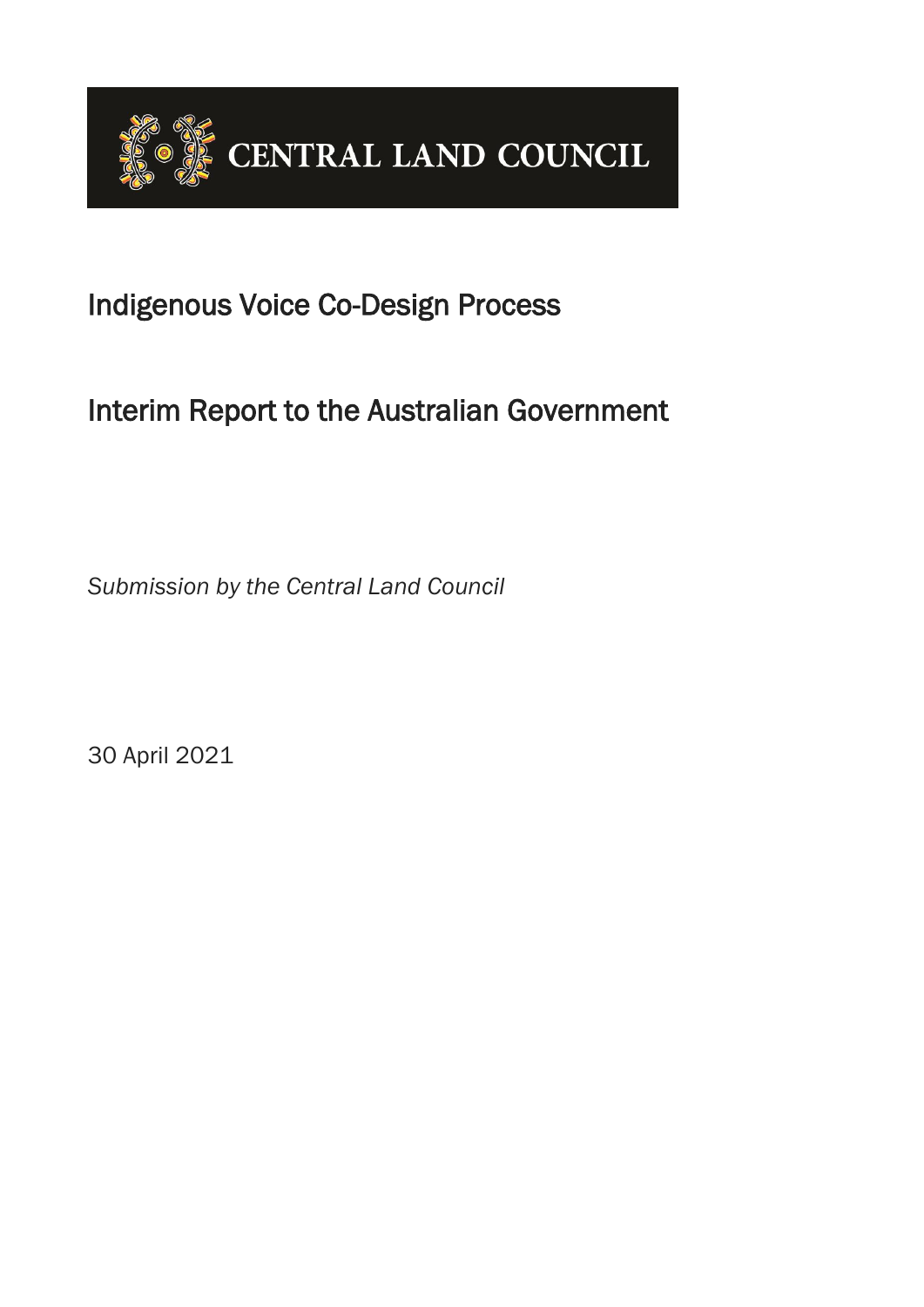# **Contents**

| 1. |       |  |  |  |
|----|-------|--|--|--|
| 2. |       |  |  |  |
|    |       |  |  |  |
| 3. |       |  |  |  |
| 4. |       |  |  |  |
|    | 4.1   |  |  |  |
|    | 4.2   |  |  |  |
|    | 4.3   |  |  |  |
|    | 4.4   |  |  |  |
|    | 4.5   |  |  |  |
|    | 4.6   |  |  |  |
|    | 4.7   |  |  |  |
| 5. |       |  |  |  |
|    | 5.1   |  |  |  |
|    | 5.2   |  |  |  |
|    | 5.3   |  |  |  |
|    | 5.4   |  |  |  |
|    | 5.5   |  |  |  |
|    | 5.5.1 |  |  |  |
|    | 5.5.2 |  |  |  |
|    | 5.5.3 |  |  |  |
| 6. |       |  |  |  |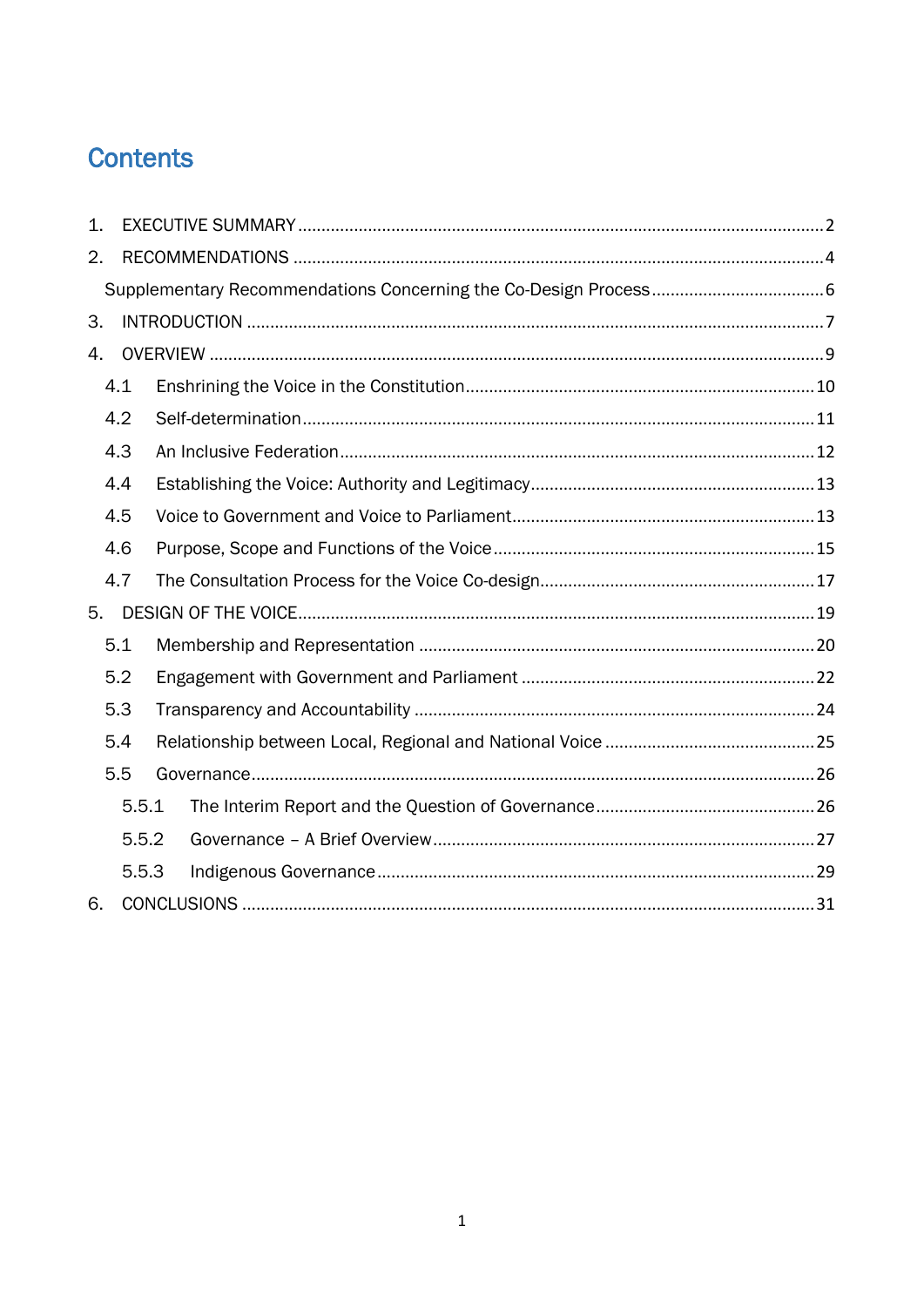# <span id="page-2-0"></span>1. EXECUTIVE SUMMARY

The CLC regards it as imperative to include enshrinement of the Indigenous Voice to Parliament in the Constitution. This was the fundamental point of the Uluru Statement from the Heart. We also believe that the other elements of the Uluru Statement: truth-telling, treaty and Makarrata, must not be lost or ignored.<sup>1</sup>

There are serious deficiencies in the current approach to the Indigenous Voice as articulated in the Interim Report, in particular, the absence of discussion on constitutional enshrinement, and a wavering between a Voice to Government and a Voice to Parliament. We are also concerned that there has not been sufficient transparency and accountability in the consultation processes that have led to the release of this Report, and which are planned as part of Stage Two of the codesign process.

The design of the Voice must be cognisant of the potential impact on existing Indigenous governance structures, including Indigenous organisations and networks, and pay very close attention to the detailed local contexts of Aboriginal community structures, processes, decisionmaking, representation, and membership. It must also have very close regard to the current processes and dynamics of engagement between Indigenous communities and organisations, and governments.

If the Voice is to be effectively established and articulated at different levels (National, Local and Regional), then it is vital to develop a strategic approach to Aboriginal governance in the Territory, to ensure our rights and representation in decision-making are effectively supported and strengthened within the framework of the Voice to Parliament. We therefore wish to ensure that any National Voice, or Local and Regional Voices do not undermine our existing Aboriginal and Torres Strait Islander organisations and partnerships, and that the views and perspectives of our people are fully heard, and form an integral part of the design of the Voice. It is also important that a National Voice is not given undue priority in any engagement with the Australian Parliament. In this regard, we are of a strong view that the National Voice must complement and not undermine the roles, responsibilities and functions of current partnership arrangements, peak bodies, and agreement making processes such as with the Coalition of Peaks on Closing

 $\overline{a}$ <sup>1</sup> On this, see for example Linda Burney, 'Taking a rightful place in our own country': Indigenous self-determination and the Australian people', *Australian Journal of Public Administration, Supplement*, 77(S1), 2018, pp: S59–S62.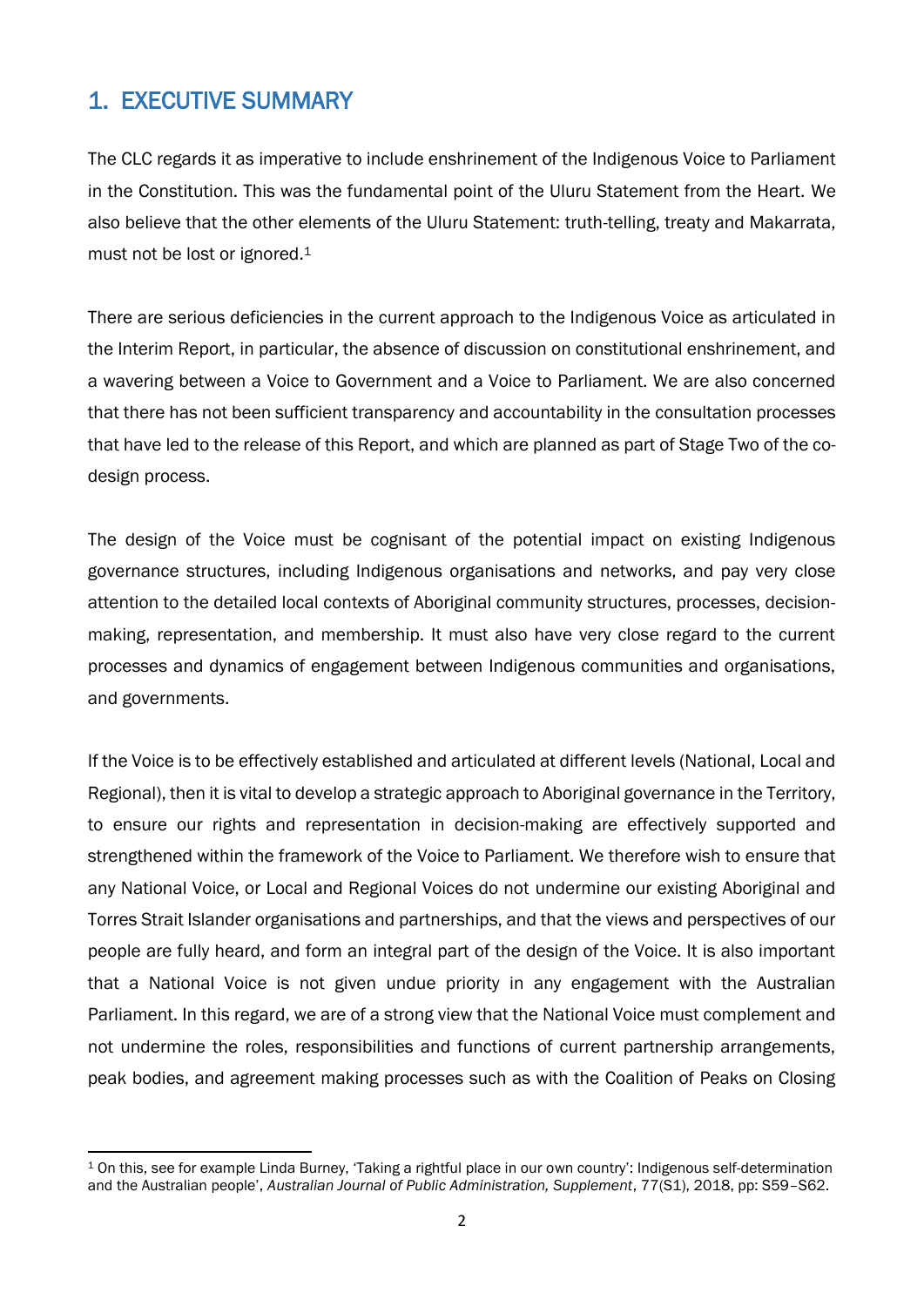the Gap, and the Partnership Agreement on Closing the Gap, made between the Coalition of Peaks and the Australian Government.

We are concerned about the fundamental issue of how Parliament and the Government ensures that the Voice upholds international standards on Indigenous self-determination. As Shireen Morris puts it 'a constitutional amendment could be a domestic democratic articulation of the principal of Indigenous self-determination.<sup>2</sup> The principles of self-determination are most clearly articulated in the 2007 United Nations *Declaration on the Rights of Indigenous Peoples* (UNDRIP). The models for the Voice must be in accordance with the provisions in the UNDRIP on the right to full participation and decision-making in the political life of the nation. We argue, with legal scholar Gabrielle Appleby, that 'For the body to be credible, [an Indigenous Voice organisation] … must be connected and accountable to Indigenous peoples'.<sup>3</sup>

<sup>1</sup> <sup>2</sup> Shireen Morris, 'The argument for a constitutional procedure for Parliament to consult with Indigenous peoples when making laws for Indigenous affairs', *PLR* 26, 2015, p. 166.

<sup>3</sup> Gabrielle Appleby, 'Constitutionalising an Indigenous voice in Australian law-making: some institutional design challenges', *Australian Indigenous Law Review*, Vol. 18, No. 2, 2014/2015, p. 102.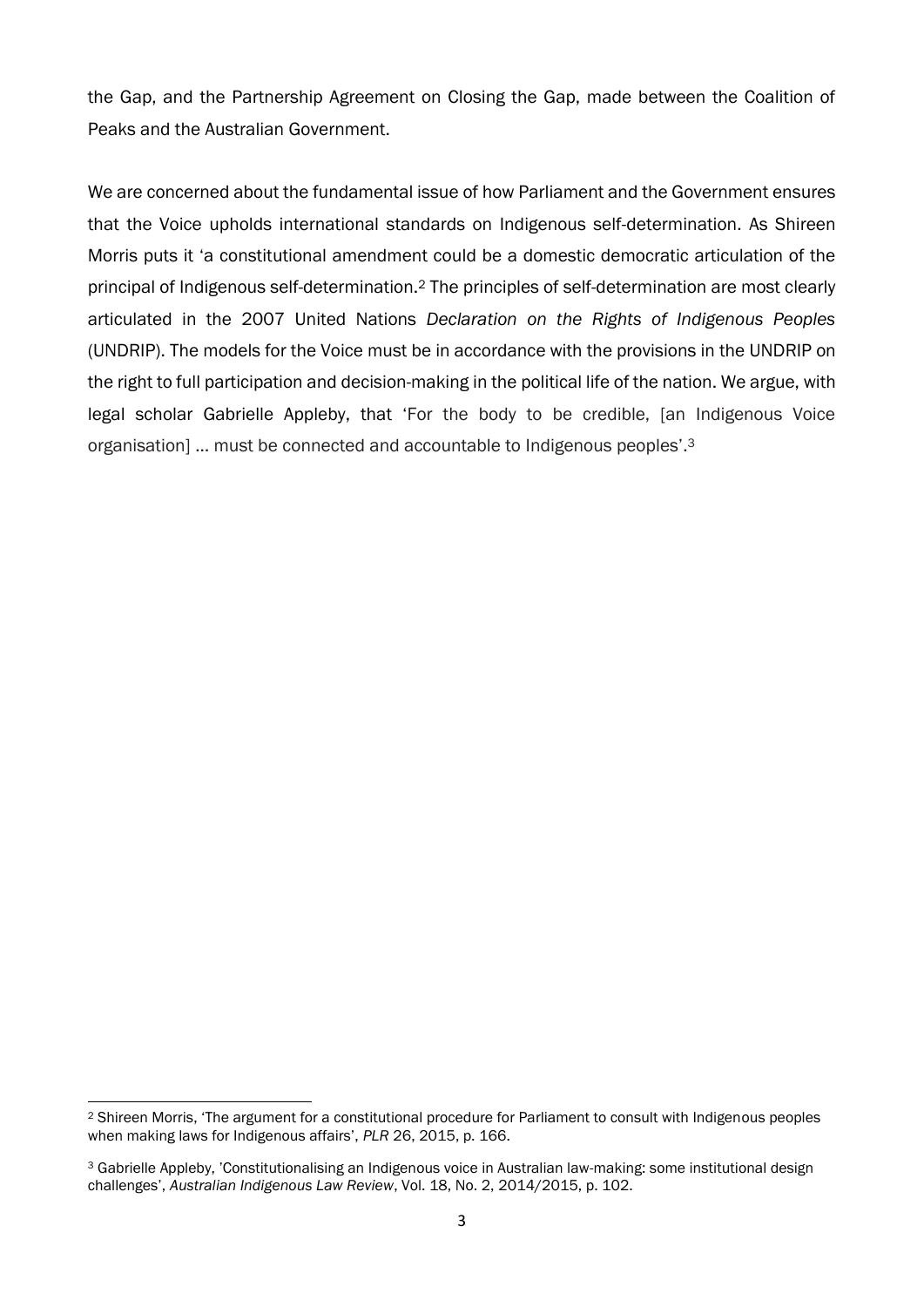# <span id="page-4-0"></span>2. RECOMMENDATIONS

- 1. That the Uluru Statement from the Heart should be fully and unambiguously adopted. This means a constitutionally enshrined Voice to Parliament, enabling the complete expression of Indigenous self-determination in an inclusive federalism with Indigenous peoples.
- 2. That enabling legislation for the Voice is passed after a referendum has been held in the next term of Parliament.
- 3. That, in accordance with the principle of Indigenous self-determination as provided in the United Nations Declaration on the Rights of Indigenous Peoples, membership of the Voice is fully decided by our peoples.
- 4. Noting that the Voice proposals from the Commonwealth government are very different from what is proposed in the Uluru Statement from the Heart, the CLC recommends an independent report be produced on the outcomes of the engagement process, identifying the issues that were raised so that Aboriginal and Torres Strait Islander organisations and communities can understand the full range of matters across Australia and consider the best way to respond.
- 5. Stage Two of the Co-design process must include funding to carry out Case Studies for detailed Local and Regional Voice design. These Case Studies should be:
	- (a) Carried out in selected regions and localities, to include urban, semi-urban and regional and remote settings; and
	- (b) Include details on the following elements of design:
		- o Linkages between Local and Regional Voices and a National Voice.
		- o Membership, representation, and decision-making processes.
		- o Linkages between Local and Regional Voices, and existing Aboriginal organisations.
		- o Engagement with Parliament, and details on the provision of advice to Parliament.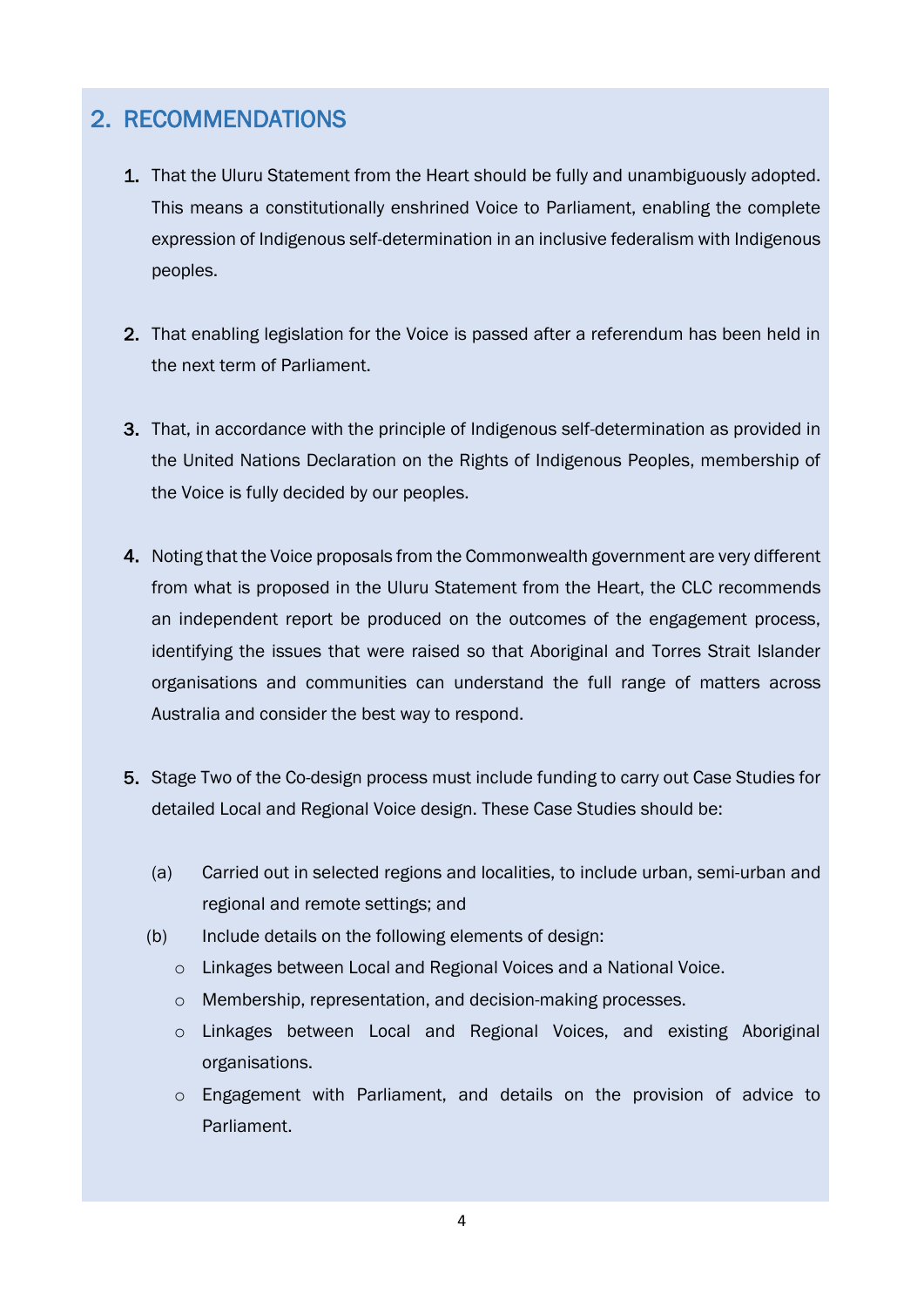- 6. A Case Study focused on the Central Land Council (CLC) is prepared as part of a Central Australian Local and Regional Voice. We ask that resources be made available to the CLC to assist in carrying out this Case Study. The benefits of a Case Study for Central Australia are that it will enable the provision of details on the roles and responsibilities of Traditional Owners, Elders and communities in our region, and potential relationships with membership for a Local and Regional Voice.
	- o This Case Study would enable us to develop a comprehensive, detailed model that is founded upon a specific geographic and cultural region detailing the actual interests, perspectives, and issues facing Aboriginal people in this region.
	- o It will examine ways to ensure that Local and Regional Voices in our region can be mapped with our own existing processes of representation, membership and decision-making, to ensure no duplication, conflicts of interest, or other potential detrimental impacts of an Indigenous Voice; and
	- o It would develop detailed options for the ways that a Local and Regional Voice in Central Australia can engage with Parliament and provide advice, including especially with regard to land, heritage and sacred sites.
- 7. The final design of the National, and Regional and Local Voice structures should be determined through a negotiated and shared decision-making process between the Commonwealth government and Aboriginal and Torres Strait Islander representatives, chosen by our own peoples for this purpose. The CLC also recommends that a complete draft proposed model for the national and regional / local Voice structures is prepared.
- 8. The Commonwealth government and Aboriginal and Torres Strait Islander representatives, chosen by our own peoples for this purpose, should negotiate and agree the process steps for implementing the agreed Voice model(s), including its legislative basis and its protection through constitutional enshrinement before it is implemented, and legislation enacted.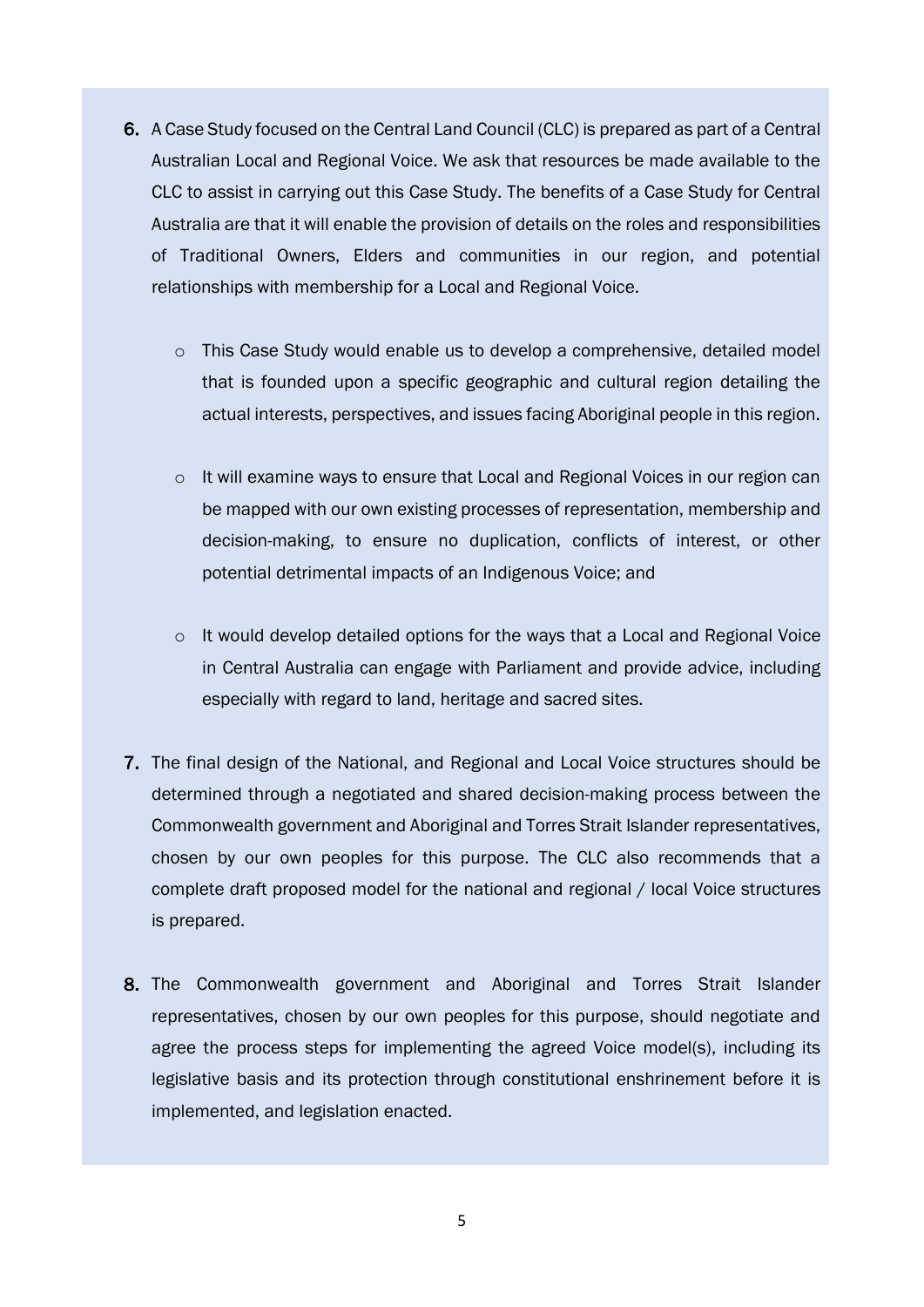## <span id="page-6-0"></span>Supplementary Recommendations Concerning the Co-Design Process

To address our concerns about transparency and accountability, and to seek to ensure a more equitable co-design process that fully and genuinely engages with Aboriginal and Torres Strait Islander people, and upholds self-determination for our peoples, and the full Uluru Statement from the Heart, we recommend the following steps aimed at producing a stronger, more effective consultation and engagement process with our people:

- More details and transparency regarding planned consultations with Aboriginal and Torres Strait Islander communities and organisations in face to face situations;
- More effective information and awareness about consultations, to include precise lists and details of dates, locations, times, and contact details, in order to facilitate greater participation in meetings, workshops and discussions;
- Make records and outcomes of consultation meetings and workshops available to participants, so that there can be agreement as to what was said and decided, and make these more widely available to enable other Aboriginal and Torres Strait Islander people more likely to participate in further consultation meetings and discussions;
- Extend the date for written submissions to 1 June, so that full account can be taken of face to face consultations;
- Produce a full report on consultations and engagement, made publicly available; and
- Engage an independent organisation to observe remaining consultation and engagement processes, and to provide an assessment as to whether these processes were fair, open and transparent, and that they provided Aboriginal and Torres Strait Islander people with full and equitable opportunities to participate and to be heard and listened to.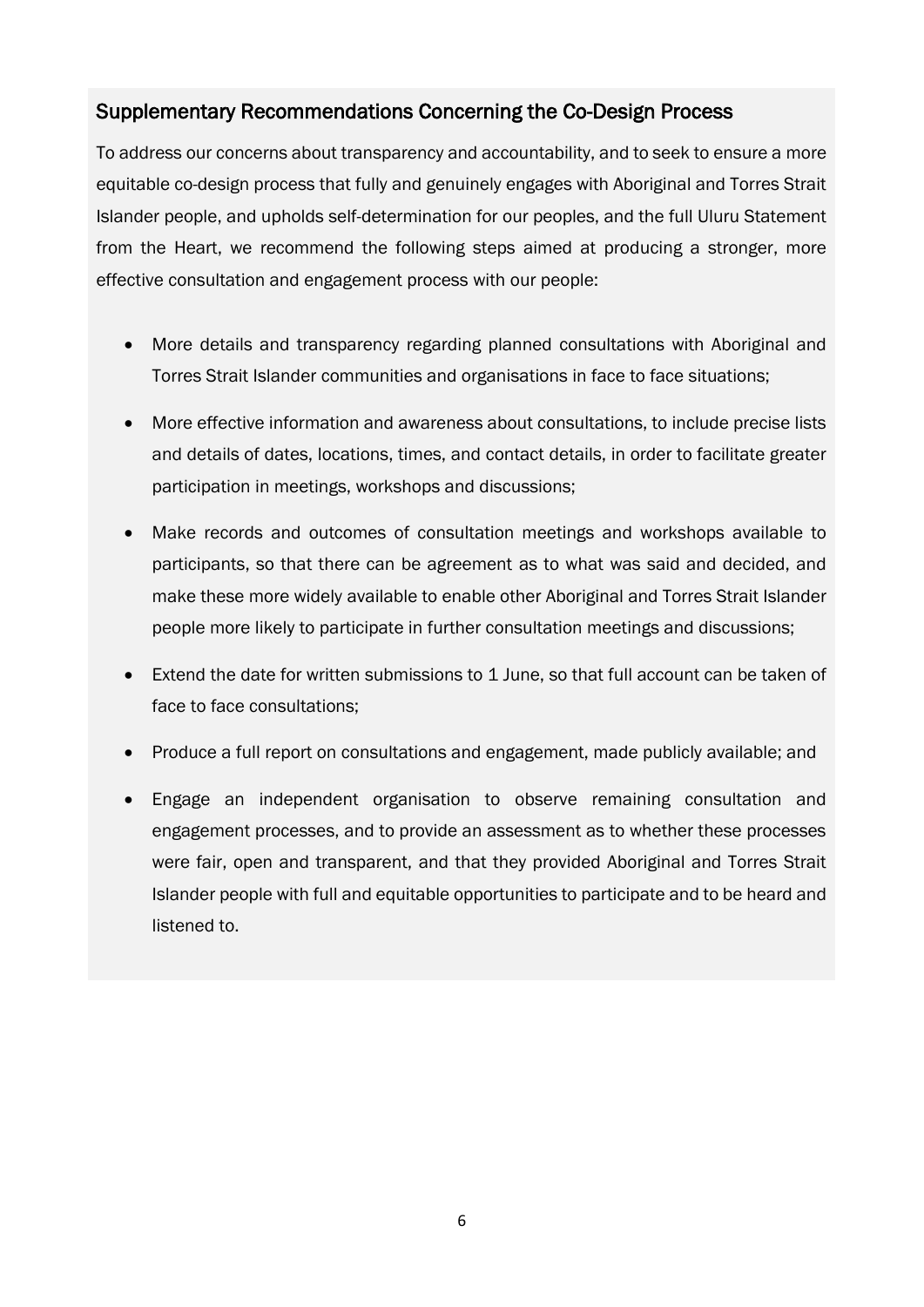# <span id="page-7-0"></span>3. INTRODUCTION

The CLC is pleased that the Government is moving forward in regard to the Indigenous Voice to Parliament, and welcomes the Interim Report (hereafter, the 'Report') on the co-design process.

The CLC is one of the four land councils established under the *Aboriginal Land Rights (Northern Territory) Act* 1976 (the ALRA). The CLC is also a Native Title Representative Body established under the *Native Title Act* 1993 (the NTA). Pursuant to the ALRA more than 50% of the Northern Territory is now held by Aboriginal Land Trusts on behalf of traditional owners. The CLC region covers approximately 780,000 km² of land, and 417,318 km² is Aboriginal land under ALRA. In addition, rights have been asserted and won under the NTA, and traditional owners unable to claim land under the ALRA have succeeded, with the assistance of the CLC, in obtaining rights to small areas known as Community Living Areas, under Northern Territory legislation.

The CLC represents the aspirations and interests of approximately 17,500 traditional Aboriginal landowners and other Aboriginal people resident in its region. The CLC is a representative body with 90 members who are elected from communities in the southern half of the Northern Territory.<sup>4</sup> Council elections are held every three years. There are nine regions, based on language groups, with members as follows:

Region 1, Alice Springs, 15 members Region 2, South West, 10 members Region 3, North West, 8 members Region 4, Tanami, 10 members Region 5, Western, 9 members Region 6, Tennant Creek, 13 members Region 7, Eastern Sandover, 9 members Region 8, Eastern Plenty, 7 members Region 9, Central, 9 members

**<sup>.</sup>** <sup>4</sup> *Governance at the Central Land Council: A Guide to Being a Councillor*, 2016, p. 6.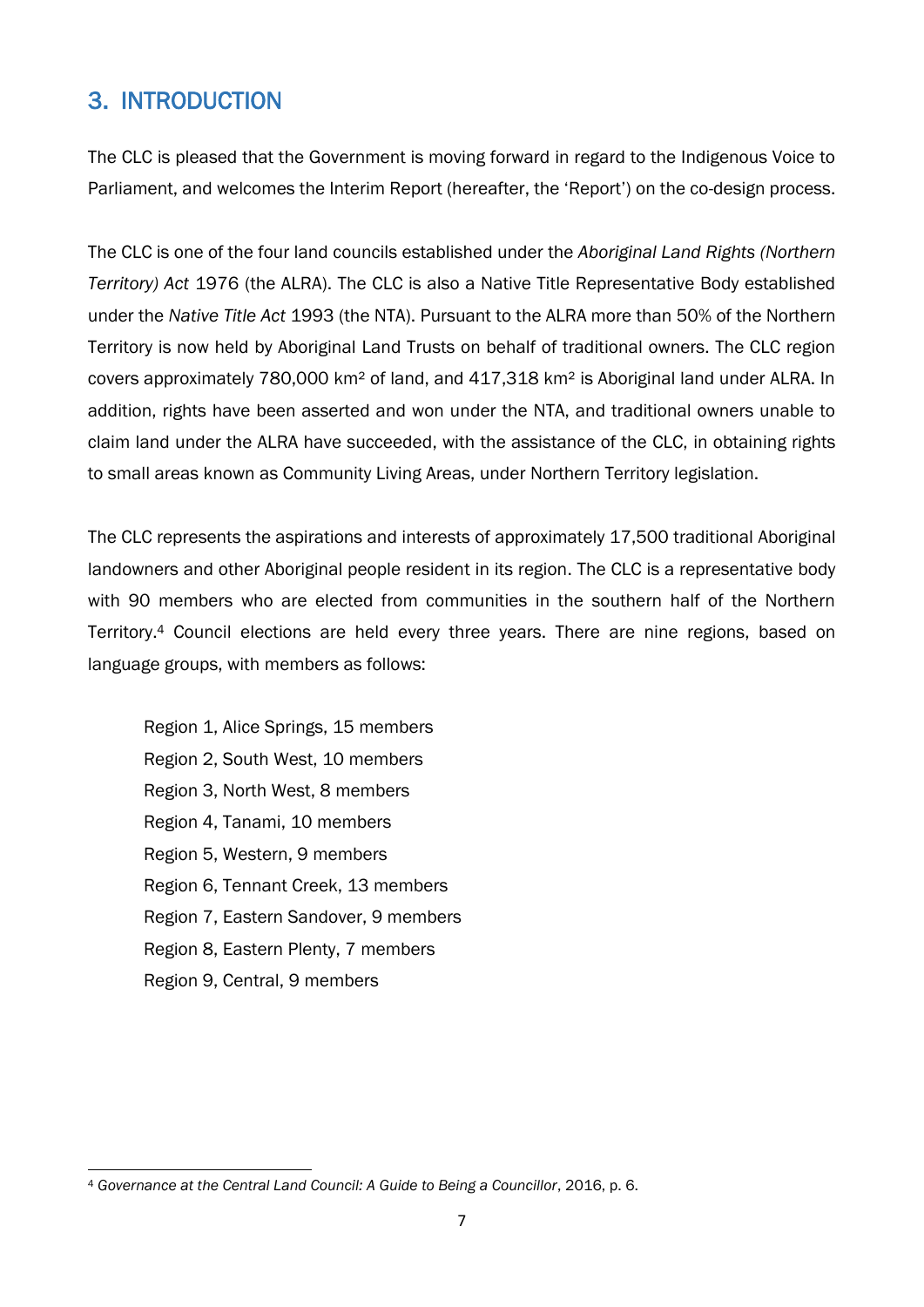The CLC has a number of statutory responsibilities under the ALRA. These include:

- To identify, and express the wishes of Aboriginal people about the management of their land;
- Protect the interests of Traditional Owners of, and other Aboriginal people interested in Aboriginal land;
- Assist Aboriginal people to protect sacred sites on, and off Aboriginal land;
- Consult traditional Aboriginal landowners and other Aboriginal people with an interest in land about proposals for the use of that land; and
- Negotiate on behalf of traditional Aboriginal landowners with people interested in using Aboriginal land under claim.

Taking these responsibilities as a whole, the CLC's role is seen as a 'shield':

"Many Aboriginal people say the Land Council is their shield, that it provides a shield between them and governments and big businesses, such as mining companies".<sup>5</sup>

In acting as a protective shield, the CLC plays a vital role in consulting, negotiating, and liaising with all levels of government as well as industry, on behalf of Aboriginal people.

In addition to our statutory responsibilities, the CLC plays a vital role as part of a coalition called Aboriginal Peak Organisations Northern Territory (APO NT), and engages with several other important networks and connections that link it in to regional formations.

<span id="page-8-0"></span>It is in this context that the CLC operates as strong and important organisation whose role is to speak up for Aboriginal people in this part of the Northern Territory. As such, we argue that the CLC can, and should be, a key component in a Local and Regional Voice, and also fully engaged with the National Voice.

**<sup>.</sup>** <sup>5</sup> *Governance at the Central Land Council: A Guide to Being a Councillor*, 2016, p. 3.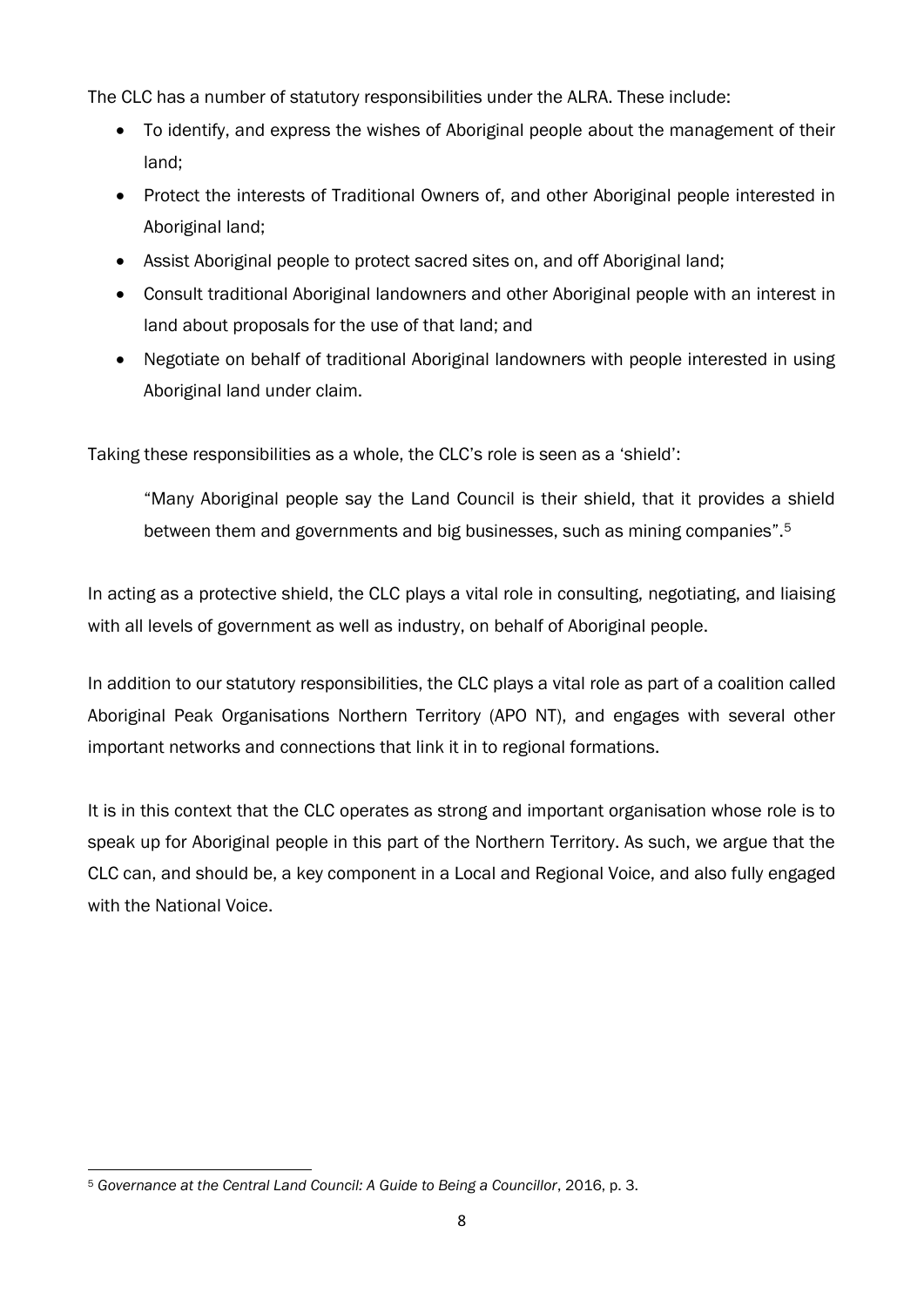# 4. OVERVIEW

The 2017 Uluru Statement from the Heart is a very significant step on the path towards selfdetermination for our people. Henry Reynolds describes it as 'undoubtedly the most widely canvassed document that has ever been addressed to the wider community by representatives of the First Nations'.<sup>6</sup> It is for this reason that our submission calls into question the nature of, and extent to which the Government has genuinely engaged in a complete, full and meaningful way with our peoples in regard to the proposed Voice to Parliament. One of our main concerns with the Report is whether it is in fact produced by a genuine co-design process, or instead, reflects a process that is almost entirely led by the Government. The Report as it is, diminishes the fundamental points of the Uluru Statement, and our calls for Aboriginal and Torres Strait Islander peoples' self-determination, that are at the core of that Statement. If Australia is to advance real self-determination for Aboriginal and Torres Strait Islander people, then our equitable and full participation in the political and cultural life of the nation is crucial. Noel Pearson is among those who argue that proper inclusion of our peoples is essential to forming a complete nation-state.

One writer has suggested that the Uluru Statement 'represents a milestone of Australian law offering a vital opportunity to integrate Indigenous law into an otherwise settler legal system'.<sup>7</sup> Drawing on this notion of legal pluralism, the foundation of our submission is the undisputable fact that Indigenous law is strong and vital, and must play a central part in the fabric of the nation-state. This is supported by our Brumby Plains Statement, where we proclaim:

We, the members of the Central Land Council are sovereign people, drawing our strength and laws from country. We sing for country, we dance for country and our laws and systems of governance are still strong.<sup>8</sup>

The Uluru Statement follows on from a long history of unfinished business of petitioning and engagement by Indigenous people to treaty with the Australian nation. The 1963 Yirrkala bark petitions, and the 1988 *Barunga Statement* were very important parts of this process of our peoples' ongoing engagement. The underlying philosophy of the Uluru Statement, and the Voice

**<sup>.</sup>** <sup>6</sup> Henry Reynolds, *Truth-Telling: History, Sovereignty and the Uluru Statement*, Sydney, Newsouth Publishing, 2021, p. 2.

<sup>7</sup> Dani Larkin and Kate Galloway, 'Uluru Statement from the Heart: Australian public law pluralism', *Bond Law Review*, 2018, p. 35.

<sup>8</sup> Central Land Council, Brumby Plains Statement, 31 August 2017.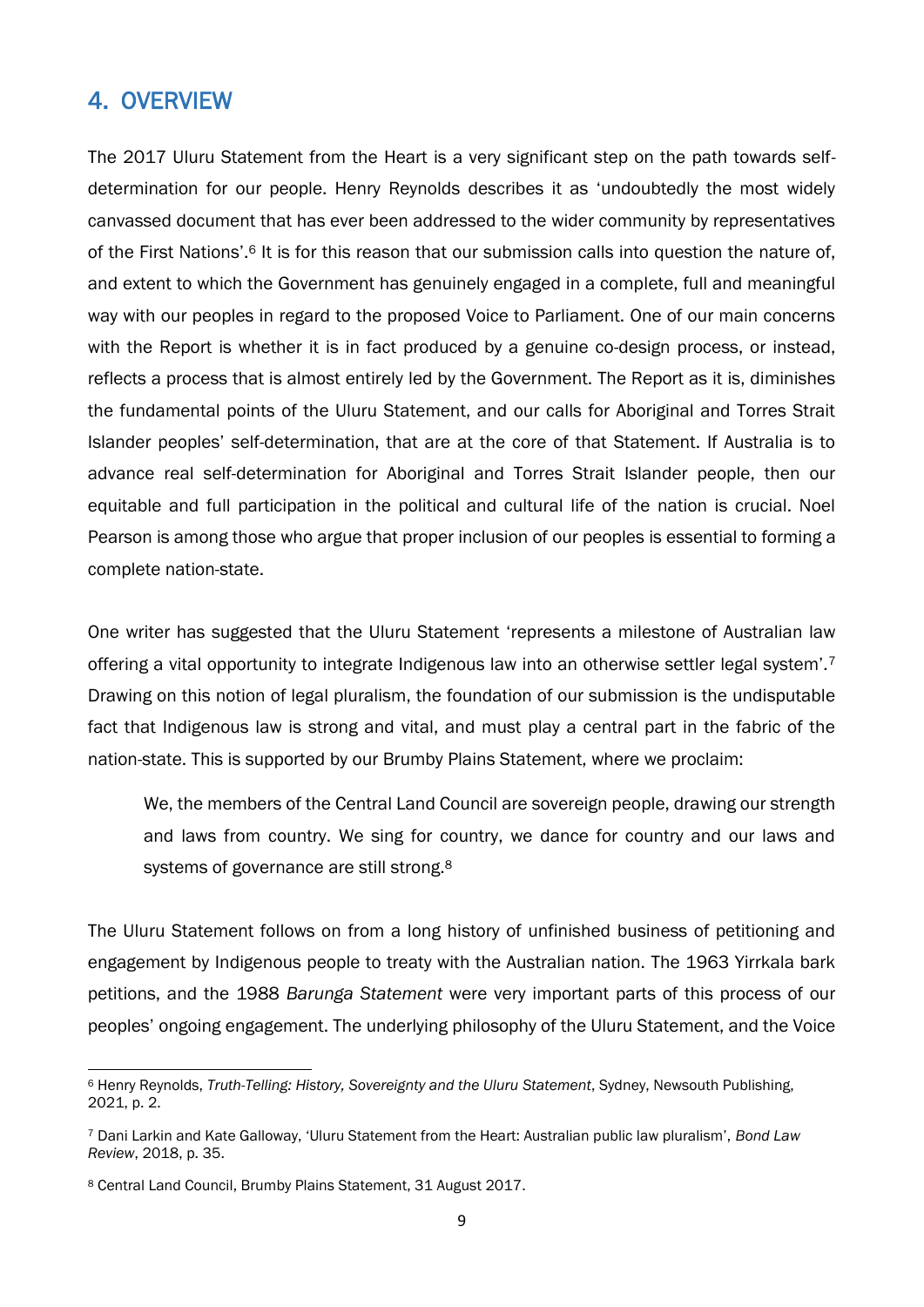to Parliament, is the notion of an inclusive nation, of an inclusive federalism. In this regard, the Uluru Statement can be considered 'a call for a form of federalism between First Nations and the Australian State'.<sup>9</sup> This is what another writer terms 'multinational federalism':

A multinational account of federalism offers many advantages, including the potential to anchor Indigenous and non-Indigenous polities within an overarching shared framework based on a robust democratic constitutional system that divides powers equitably between distinct polities. Such an approach could thus provide the building blocks for mechanisms designed to empower Aboriginal and Torres Strait Islander peoples in a manner consistent with democratic ideals. Multinational federalism in Australia is only possible, however, if we jettison prevailing understanding of Australian democracy and recognise Indigenous political communities as 'an equal partner in the state.<sup>10</sup>

Another commentator, supporting Noel Pearson's argument that the Uluru Statement, and the call for a Voice to Parliament is about inclusion and requires constitutional enshrinement, states that:

The Indigenous constituency is an important missing element in the check and balance machinery of Australia's federal Constitution. An Indigenous representative voice, working to protect the rights of Indigenous citizens, should be included in the productive interplay of competing constitutional interests. <sup>11</sup>

## <span id="page-10-0"></span>4.1 Enshrining the Voice in the Constitution

The Report states that the matter of constitutional recognition is 'outside the scope' of its terms of reference. The omission of a commitment to enshrining the Voice in the Constitution is a betrayal of the Uluru Statement. We argue that unless there is a commitment to constitutional reform to entrench the Voice, then the nation is profoundly diminishing its responsibilities to its First Peoples. There will need to be greater attention to the matter of real and meaningful constitutional reform and embedding the Voice into the Constitution. The Report as it stands diminishes the many years of deliberations and discussions on possible constitutional recognition of Indigenous peoples, and any progress towards this goal.

**<sup>.</sup>** <sup>9</sup> Dylan Lino, 'The Uluru Statement: Towards Federalism with First Nations', *AusPubLaw*, 13 June 2017, website https://auspublaw.org/2017/06/towards-federalism-with-first-nations/.

<sup>10</sup> Harry Hobbs, 'Aboriginal and Torres Strait Islander people and multinational federalism in Australia', p. 315.

<sup>11</sup> Shireen Morris, 'The argument for a constitutional procedure for Parliament to consult with Indigenous peoples when making laws for Indigenous affairs', *PLR* 26, 2015, p. 166.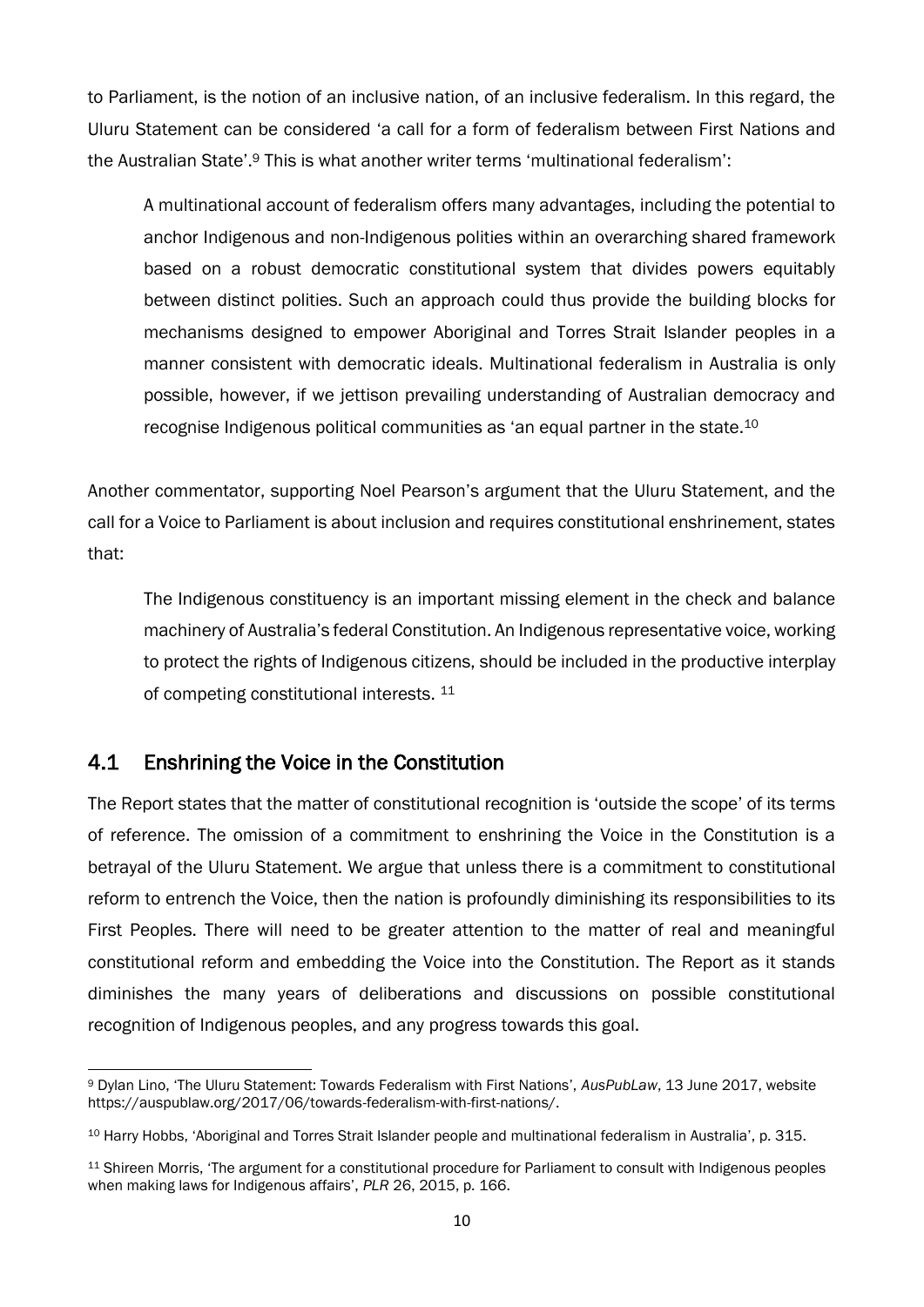Recommendation 1: That the Uluru Statement from the Heart should be fully and unambiguously adopted. This means a constitutionally enshrined Voice to Parliament, enabling the complete expression of Indigenous self-determination in an inclusive federalism with Indigenous peoples.

Recommendation 2: That enabling legislation for the Voice is passed after a referendum has been held in the next term of Parliament.

#### <span id="page-11-0"></span>4.2 Self-determination

As mentioned, in the true spirit of the Uluru Statement, the Voice to Parliament must represent a significant step towards real recognition of our peoples' rights to self-determination. In this regard we call attention to the international standards for Indigenous rights in the United Nations Declaration on the Rights of Indigenous Peoples (UNDRIP). In particular, the provisions regarding key aspects such as self-determination, rights to participate, to our own decision-making and governance, are crucial to this discussion. Article 18 is perhaps the most directly relevant, stating that:

Indigenous peoples have the right to participate in decision-making in matters which would affect their rights, through representatives chosen by themselves in accordance with their own procedures, as well as to maintain and develop their own indigenous decision-making institutions.

We also call upon the Government and the Parliament to have proper regard to other relevant provisions of UNDRIP in our co-designing of the Voice. For example: (Art 3) the right to selfdetermination; (Art 4) right to autonomy and self-government; (Art 5) the right to maintain and strengthen our own distinct political, legal, economic, social and cultural institutions, and to participate fully in the political, economic, social and cultural life of the State; (Art 33) the right to determine our own identity or membership in accordance with our customs and traditions; and (Art 34) the right to promote, develop and maintain our institutional structures and distinctive customs, spirituality, traditions, procedures, practices. We also refer to the fundamental rights provided in UNDRIP Article 27, a provision that is crucial to adopt in the further process of engagement for the Voice co-design:

States shall establish and implement, in conjunction with indigenous peoples concerned, a fair, independent, impartial, open and transparent process, giving due recognition to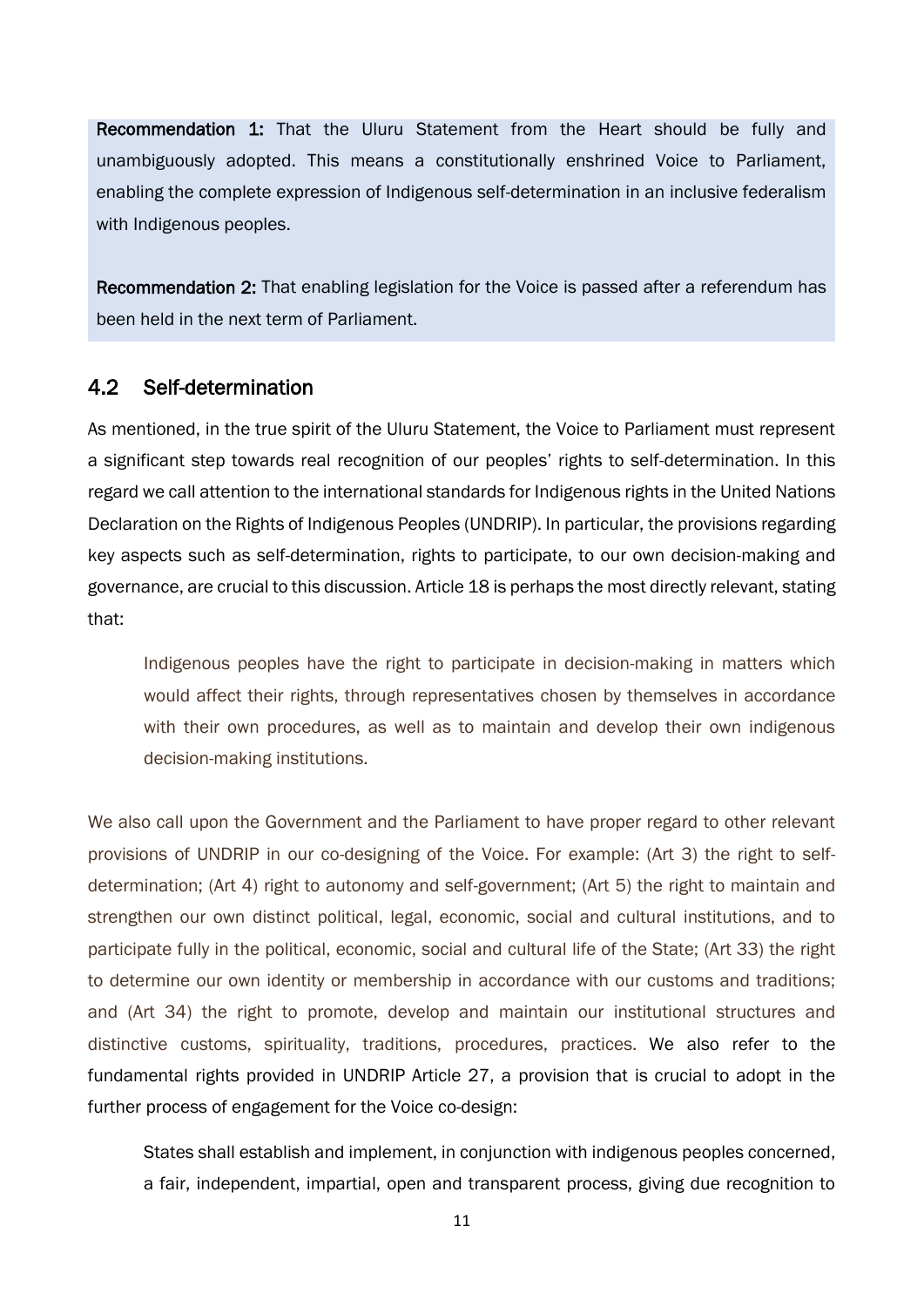indigenous peoples' laws, traditions, customs and land tenure systems, to recognize and adjudicate the rights of indigenous peoples pertaining to their lands, territories and resources, including those which were traditionally owned or otherwise occupied or used. Indigenous peoples shall have the right to participate in this process.

Recommendation 3: That, in accordance with the principle of Indigenous self-determination as provided in the United Nations Declaration on the Rights of Indigenous Peoples, membership of the Voice is fully decided by our peoples.

#### <span id="page-12-0"></span>4.3 An Inclusive Federation

Noel Pearson has stated that Australia is 'incomplete without recognition'. He claims that 'As long as its Indigenous peoples remain unrecognised, then Australia is an absurdity, a nation missing its most vital heart'.<sup>12</sup> These statements accord with our Brumby Plains Statement, in which 'we have long called for Aboriginal self-determination and Aboriginal self-government, and greater control over our own communities'. We further demand that 'We want to be part of designing the Voice to Parliament to ensure it represents people from the bush, and to ensure it is powerful'.<sup>13</sup> Pearson had advocated a constitutionally enshrined Indigenous Voice to Parliament as early as 2014, in his Quarterly Essay *A Rightful Place: Race, Recognition and a more Complete Commonwealth*, suggesting that consideration should be given to 'creating a mechanism to ensure that Indigenous people can take more responsibility for our own lives *within the democratic institutions already established*, and without handing power to judges'.<sup>14</sup> But such a mechanism would not be another, legislated. ATSIC-style organisation. Pearson's proposal would seek to ensure that Indigenous people are 'inside the decision-making tent' in a meaningful way. He wrote 'we want our voices to be heard in political decisions about us'. To achieve this, Pearson suggests:

Constitutional recognition could therefore include removal of the race clauses and the insertion of a replacement power to enable the Commonwealth parliament to pass necessary laws with respect to indigenous peoples, and incorporation of a requirement that indigenous peoples get a fair say in laws and policies made about us. A new body

**<sup>.</sup>** <sup>12</sup> Noel Pearson, speech at National Museum of Australia, reported by Cameron Gooley, *ABC News*, 17 March 2021; also Rob Harris, *Sydney Morning Herald*, 17 March 2021.

<sup>13</sup> Central Land Council, Brumby Plains Statement, 31 August 2017.

<sup>14</sup> Noel Pearson, A Rightful Place: Race, Recognition and a more Complete Commonwealth, *Quarterly Essay* 55, 2014, p. 66, italics in original.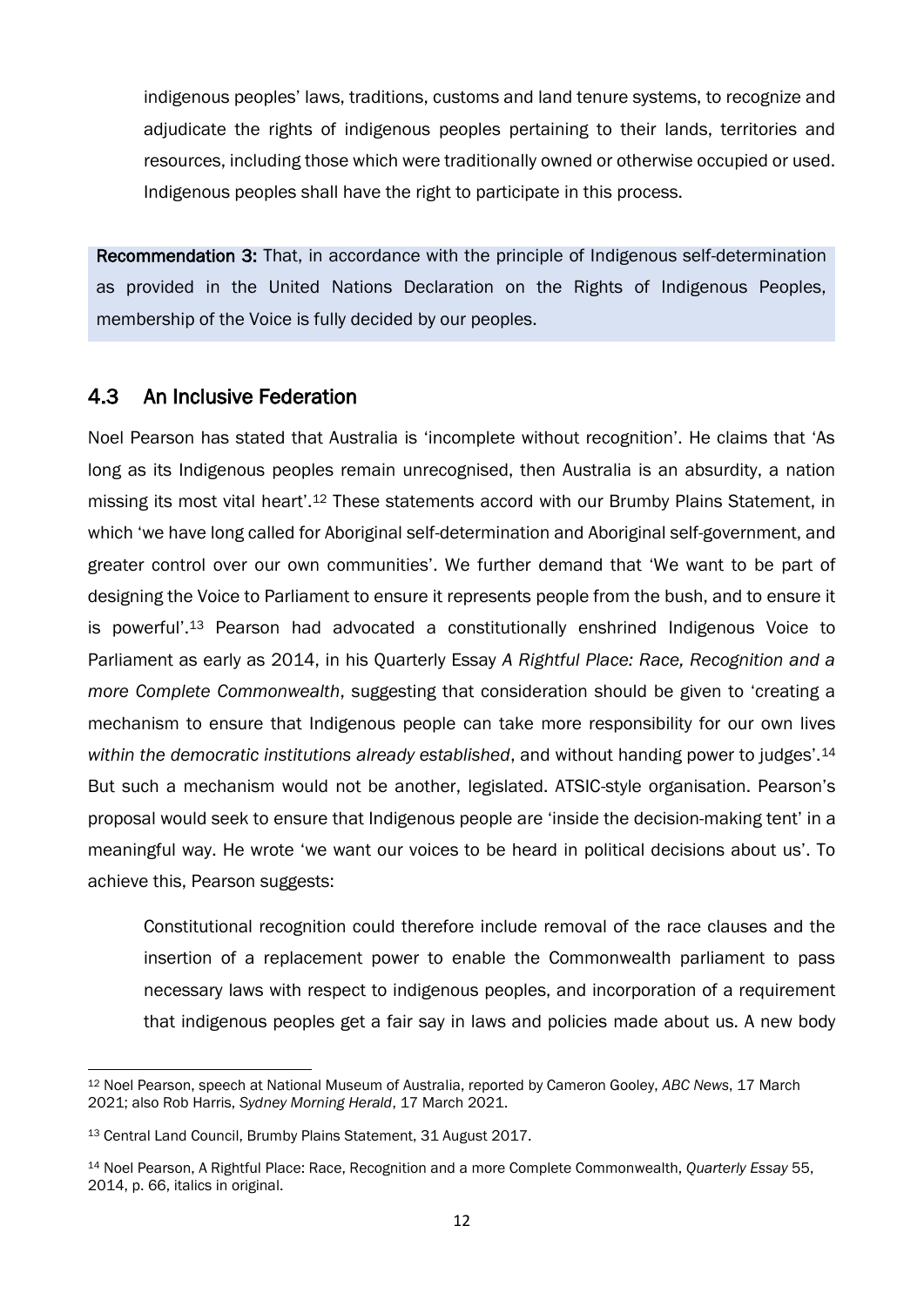could be established to effect this purpose, and to ensure that indigenous peoples have a voice in their own affairs.<sup>15</sup>

### <span id="page-13-0"></span>4.4 Establishing the Voice: Authority and Legitimacy

By the Report remaining almost silent on constitutional enshrinement, and by its frequent references to a 'Voice to Government', we are concerned that this casts some doubts on the legitimacy and authority of the Voice, and it also has implications for the ways in which the Voice might be established as a new representative body. The Report reminds us that a series of consultative processes had recommended the establishment of a National Aboriginal and Torres Strait Islander Voice 'echoing the Uluru Statement from the Heart'.<sup>16</sup> It states that the National Voice would be a:

… new, separate structure funded by the Australian Government. Two options have been put forward for the type of structure. There is significant variation within both, and there will continue to be refinement through stage two of the co-design process.<sup>17</sup>

We ask how the current proposals in the Report would uphold Indigenous self-determination and ensure the authority and legitimacy of an Indigenous representative body if it is to be a Government funded organisation with no constitutional backing. These questions of funding for a Voice to Parliament also go to the vital matter of governance, which we take up later in this submission.

### <span id="page-13-1"></span>4.5 Voice to Government and Voice to Parliament

The Report refers throughout the document to both a 'Voice to Government' and a 'Voice to Parliament'. For example, it states:

A key factor in the effectiveness of the National Voice will be strong engagement from, and partnership with, the Parliament and Australian Government. This should be underpinned by a respectful and productive partnership between the National Voice and the Parliament and Australian Government.<sup>18</sup>

<sup>1</sup> <sup>15</sup> Pearson, op. cit., pp. 66-67.

<sup>16</sup> Interim Report, p. 25.

<sup>17</sup> Interim Report, p. 58.

<sup>18</sup> Interim Report, p. 53.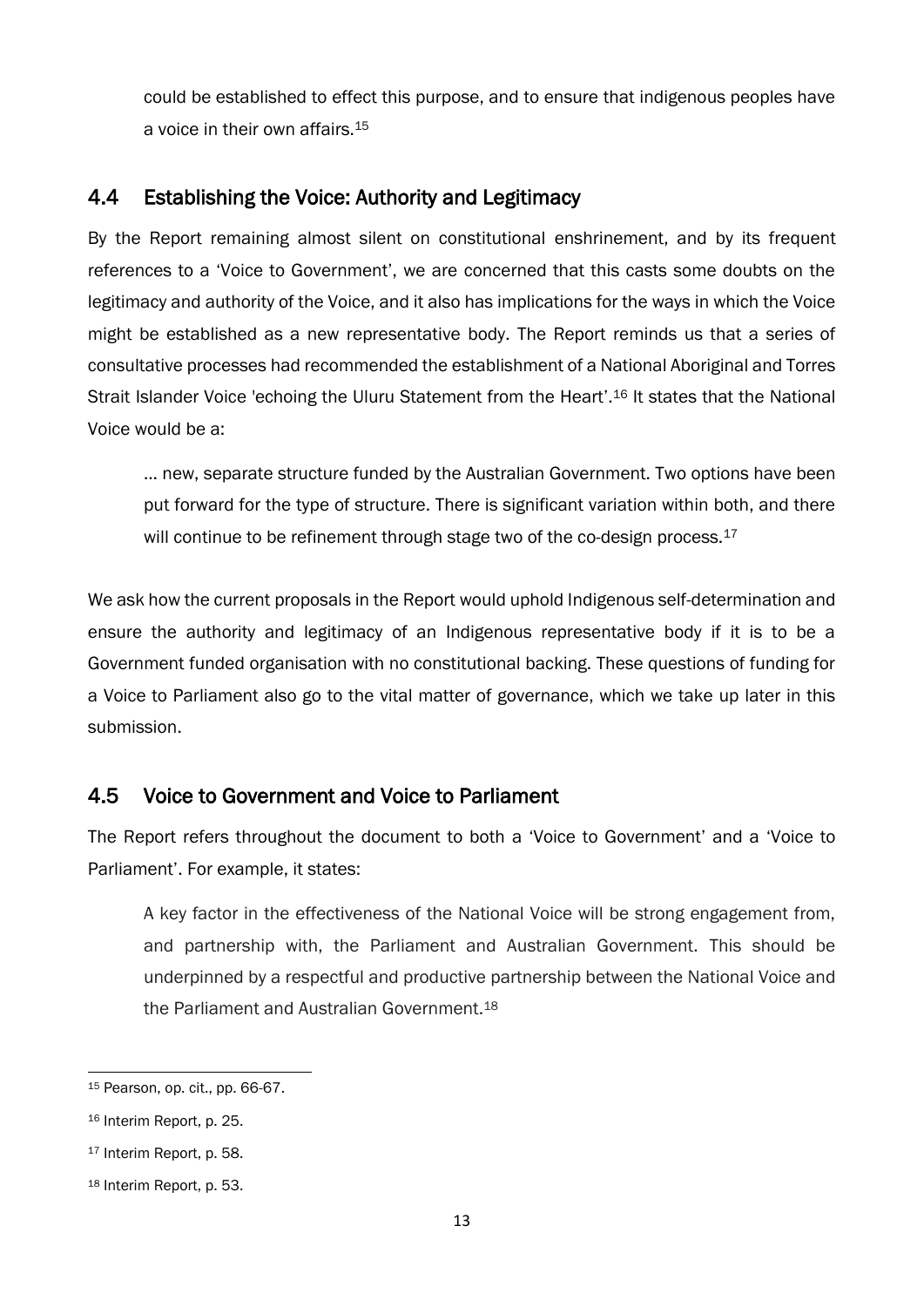On this, we agree with Professor Megan Davis, who argues that a Voice to Parliament 'must be constitutionally enshrined in order to *distinguish it* from the usual voices to government, and to be independent from the government of the day'.<sup>19</sup> Megan Davis states that the Report 'presents a bizarre eliding of government and parliament'. She explains the problem:

While Australia has an asymmetrical version of the separation of powers, to go so far is to almost conflate the two is to misunderstand the role of parliament. … The obfuscation on voice/government reveals the failure of political elites to understand deeply the despair of the Uluru dialogues. … While the report may view parliament as a mere extension of the government, the Australian people, and certainly First Nations peoples, don't see it that way.<sup>20</sup>

Another commentator, Tim Rowse, argues that a Voice to Parliament, as distinct from a Voice to Government, would provide 'an additional mechanism of recognition and representation in which an assembly of Indigenous leaders would engage in public dialogue with parliament'.<sup>21</sup> Rowse states that 'when we bracket parliament and the government as the interlocutors of the National Voice we are at risk of conflating them and so obscuring two important distinctions'.<sup>22</sup>

We agree that the Report's conflating of a Voice to Parliament and a Voice to Government confuses and obscures an important distinction. Rowse writes, it is a 'distinction between parliament formally dealing with matters raised by the National Voice and the government engaging the National Voice in a conversation'. He points out that 'when parliament speaks, it is a public action, and it would be expected that not only the government but also the opposition would have something to say'. We might add that other members of Parliament would also possibly enter the discussions. Rowse notes that, by contrast, 'interactions between the National Voice and the government … are not subject to any framework of obligations and conventions; they may be as informal and as private as a telephone conversation or email exchanges between two officials'.<sup>23</sup>

<sup>22</sup> Ibid.

 $\overline{a}$ 

<sup>23</sup> Ibid.

<sup>19</sup> Megan Davis, 'Voice at a Crossroads', *The Monthly*, March 2021, emphasis in the original.

<sup>20</sup> Megan Davis, op. cit..

<sup>21</sup> Tim Rowse, 'Is the Voice already being muted?', *Inside Story*, 1 February 2021.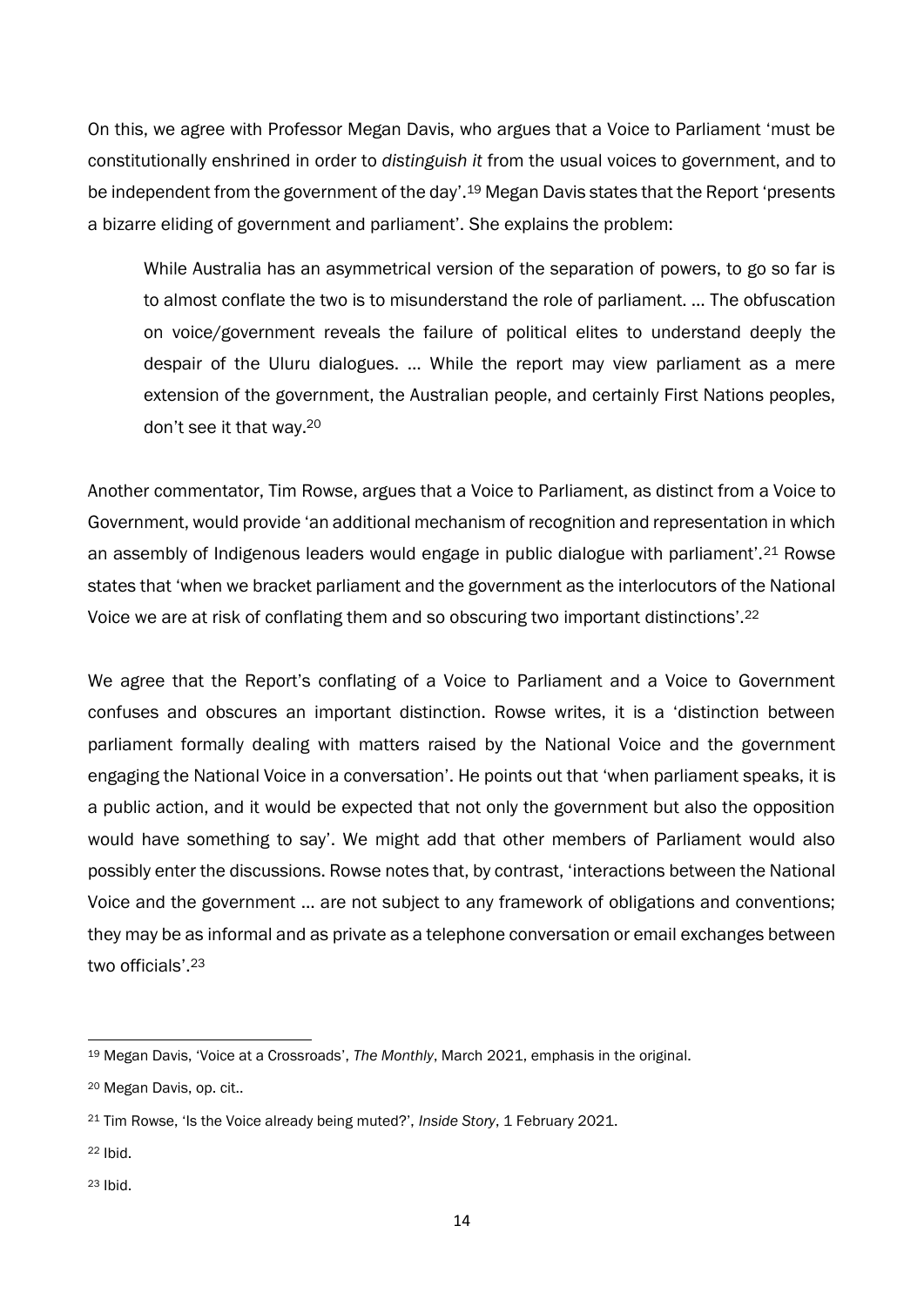We argue therefore, that in designing the Voice, it must be absolutely clear that the ultimate Voice is to Parliament, if it is to uphold the spirit and call of the Uluru Statement, and to be an authoritative, self-determined voice for Indigenous peoples.

Recommendation 4: Noting that the Voice proposals from the Commonwealth government are very different from what is proposed in the Uluru Statement from the Heart, the CLC recommends an independent report be produced on the outcomes of the engagement process, identifying the issues that were raised so that Aboriginal and Torres Strait Islander organisations and communities can understand the full range of matters across Australia and consider the best way to respond.

## <span id="page-15-0"></span>4.6 Purpose, Scope and Functions of the Voice

The Report states that the purpose of an Indigenous Voice is '… to ensure that 'An Indigenous Voice will enhance shared decision making at the local and regional level, and that Indigenous people are heard at all levels'.<sup>24</sup> It suggests:

The National Voice will have a right and responsibility on behalf of Aboriginal and Torres Strait Islander Australians to advise Parliament and the Government with regard to any matters of national significance to Aboriginal and Torres Strait Islander Australians.<sup>25</sup>

There are many aspects to this stated purpose for the Voice of particular interest for our organisation that we argue need to be considered in greater detail, such as:

- Would the Voice effectively facilitate shared decision-making at all levels among Aboriginal people in the CLC's area of operation?
- How would the Voice enable the CLC to adequately maintain its strong and influential role as an advocate for Central Australian Aboriginal people?
- How might the Voice impact on the role of the CLC as a 'Shield' for the Aboriginal people it represents, to continue to provide protection against unwarranted actions of governments and corporations?

**<sup>.</sup>** <sup>24</sup> Interim Report, p. 4.

<sup>25</sup> Ibid., p. 43.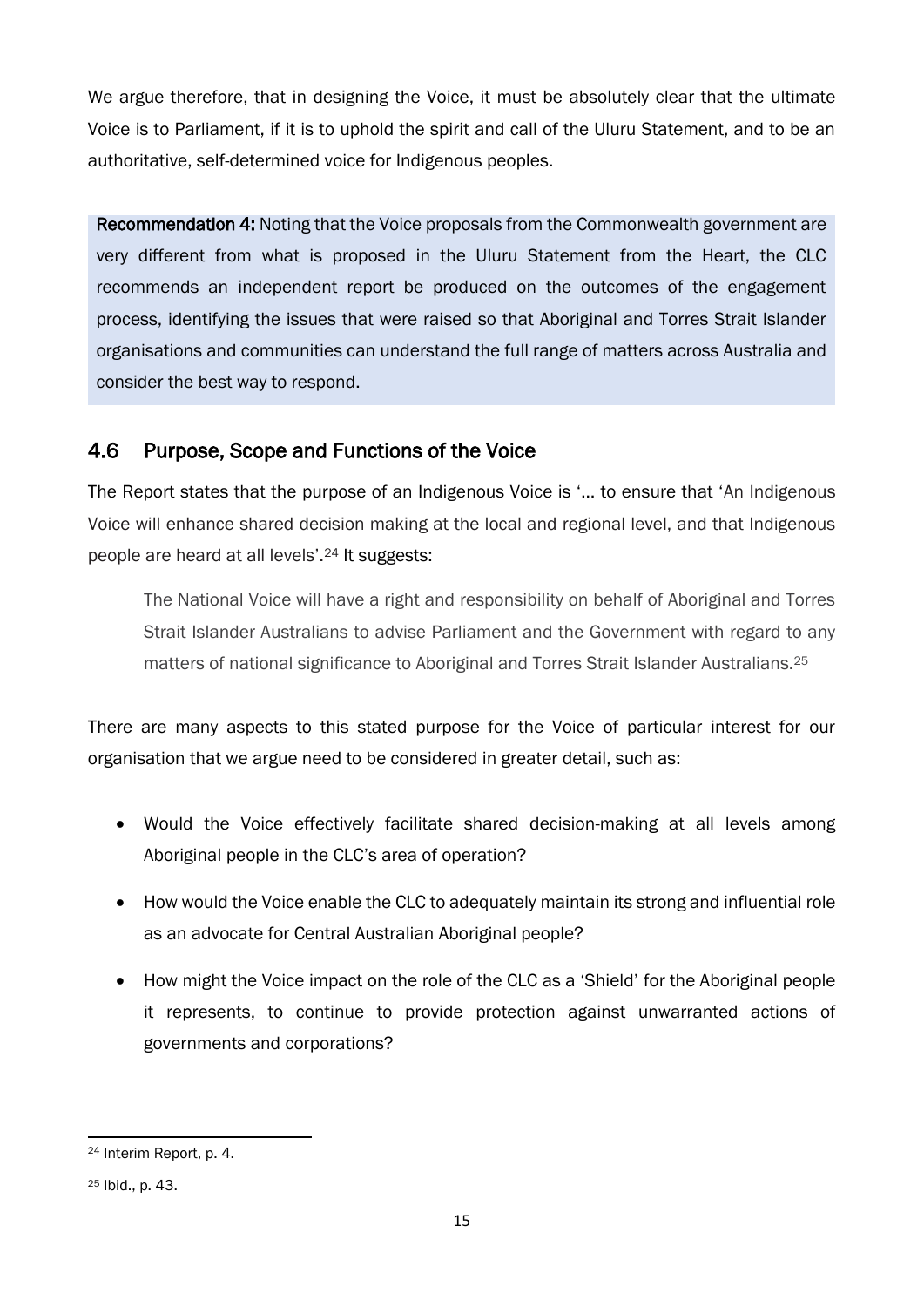The Report states that the core function and scope is for a:

National Voice to Commonwealth Parliament and Government on matters of critical importance to the social, spiritual and economic wellbeing, or which has a significant or particular impact on Aboriginal and Torres Strait Islander Australians of national significance. A National Voice would have a proactive, unencumbered scope to advise on priorities and issues as determined by the National Voice.<sup>26</sup>

The Report states in regard to the types of matters and scope of the advice that a National Voice would provide, that this may be:

broad, unrestricted scope on legislation and policy and a proactive role in providing advice, compared with a narrow scope restricted to only legislation.

#### And that the Voice:

… could provide advice, with reference to different proposals made to the Joint Select Committee. This included whether there should be a distinction between a 'mandatory jurisdiction' and an 'optional jurisdiction' of matters on which to consult the National Voice, whether the scope should be based only on referrals from the Parliament and Australian Government, and whether the scope should make specific reference to section 51(xxvi) (commonly known as the 'race' power) of the Constitution, among other matters.<sup>27</sup>

The CLC's concerns in regard to these matters include

- What would be the extent, scope and nature of advice sought by the Parliament from the Voice(s) representing Central Australian Aboriginal people?
- What precise mechanisms and processes would the Voice(s) use for seeking advice and input from Central Australian Aboriginal peoples?
- How would the advisory functions of the Voice, National, Local and Regional, impact on the roles and functions of the CLC vis-à-vis governments?

**<sup>.</sup>** <sup>26</sup> Interim Report, p. 43.

<sup>27</sup> Interim Report, p. 45.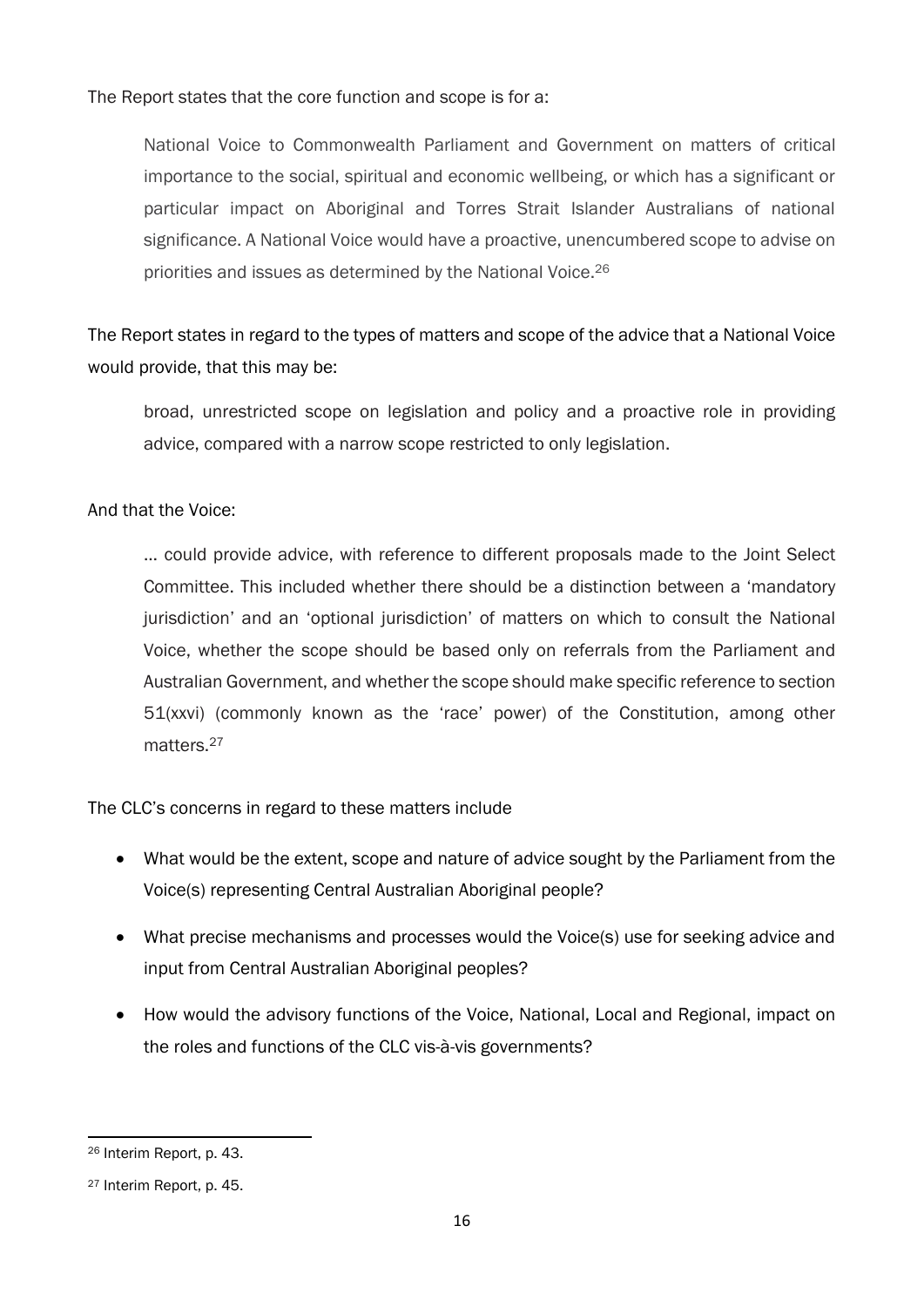These questions are central to the ways in which the structure, membership, roles and responsibilities of the Voice will co-exist with existing organisations such as the CLC.

Recommendation 5: Stage Two of the Co-design process must include funding to carry out Case Studies for detailed Local and Regional Voice design. These Case Studies should be:

- a) Carried out in selected regions and localities, to include urban, semi-urban and regional and remote settings; and
- b) Include details on the following elements of design:
	- o Linkages between Local and Regional Voices and a National Voice.
	- o Membership, representation, and decision-making processes.
	- o Linkages between Local and Regional Voices, and existing Aboriginal organisations.
	- o Engagement with Parliament, and details on the provision of advice to Parliament.

### <span id="page-17-0"></span>4.7 The Consultation Process for the Voice Co-design

The CLC has concerns about transparency and accountability in the processes that have led to the release of the Report, and in the Stage Two consultation processes planned. We are concerned that the current process does not appear to have been a genuine, fully equitable and participatory co-design with Aboriginal and Torres Strait Islander peoples in full partnership. This is particularly worrying, given the extensive discussions and consultation we carried out among our own people, which led to the Uluru Statement.

To address our concerns about transparency and accountability, and to seek to ensure a more equitable and fully inclusive co-design process that genuinely engages with Aboriginal and Torres Strait Islander people, and that upholds self-determination for our peoples, and the Uluru Statement from the Heart, we call upon the Government to:

- Provide more specific details regarding planned consultations with Aboriginal and Torres Strait Islander communities and organisations in face to face situations;
- Provide more effective information and awareness about consultations, to include precise lists and details of dates, locations, times, and contact details, in order to facilitate greater participation in meetings, workshops and discussions;
- Make records and outcomes of consultation meetings and workshops available to participants, so that there can be agreement as to what was said and decided, and make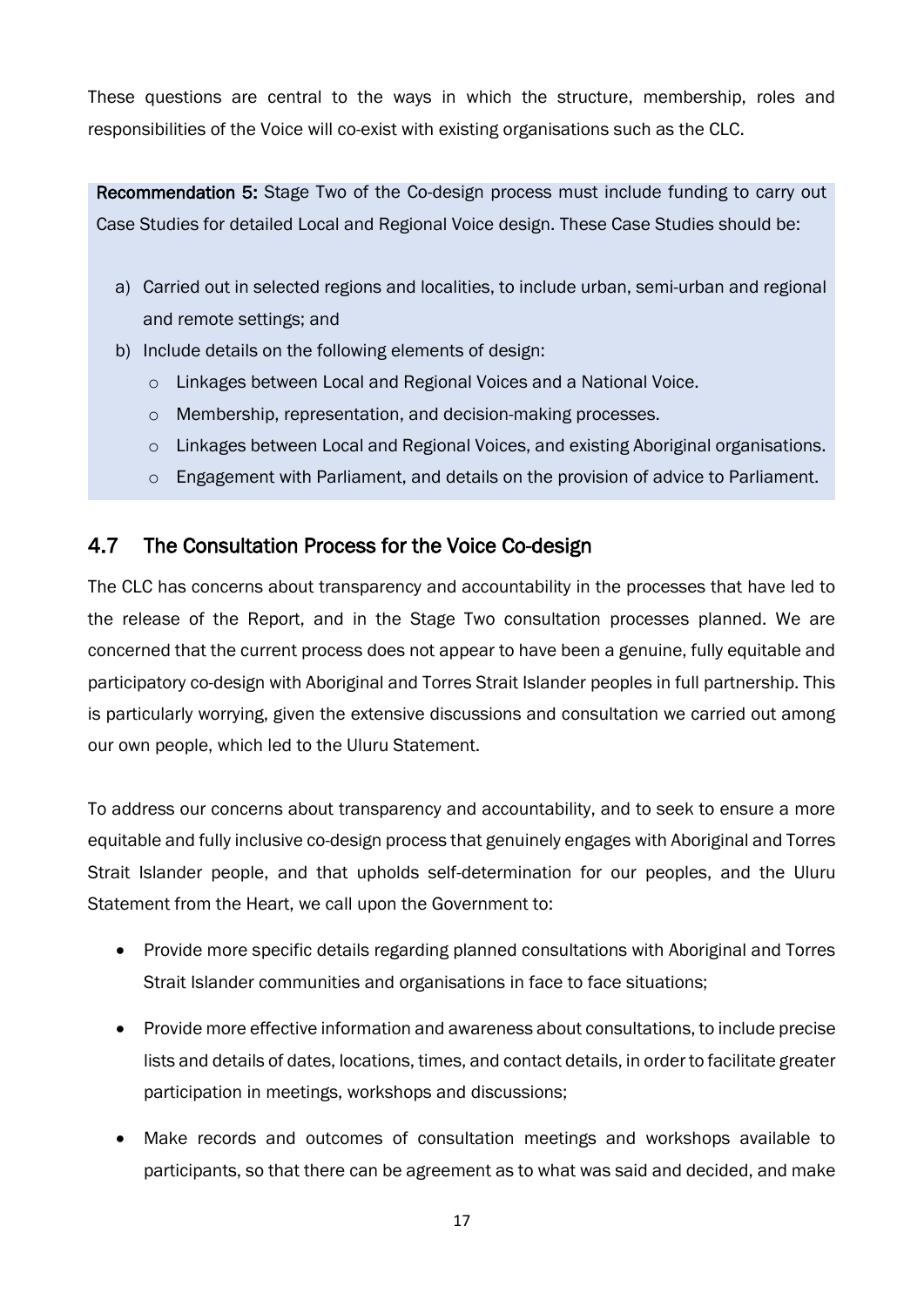these more widely available to enable other Aboriginal and Torres Strait Islander people more likely to participate in further consultation meetings and discussions;

- Extend the date for written submissions to 1 June 2021, so that full account can be taken of face to face consultations;
- Produce a full report on consultations and engagement, made publicly available; and
- Engage an independent organisation to observe remaining consultation and engagement processes, and to provide an assessment as to whether these processes were fair, open and transparent, and that they provided Aboriginal and Torres Strait Islander people with full and equitable opportunities to participate and to be heard and listened to.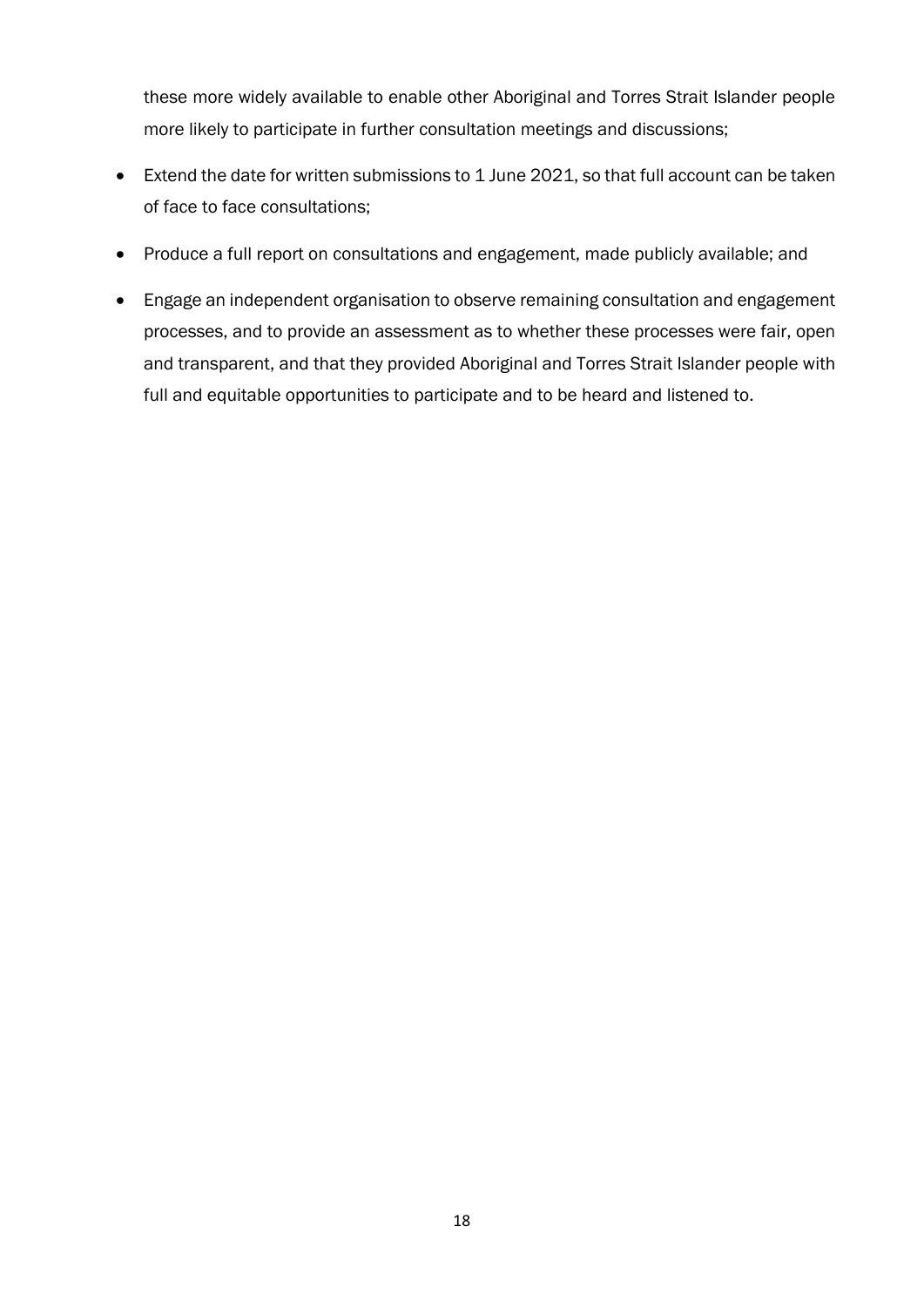# <span id="page-19-0"></span>5. DESIGN OF THE VOICE

The Report puts forward a number of 'key design elements' that include: consideration of: Aboriginal and Torres Strait Islander membership on the Voice; limiting National Voice membership to 20; the National Voice to be linked with the representative structures for Local and Regional Voices; unencumbered scope of advice that ensures the National Voice is able to advise on any matters that are of particular significance to Aboriginal and Torres Strait Islander peoples; and gender balance guaranteed in the membership, as well as representation of Aboriginal and Torres Strait Islander youth and people with disability.<sup>28</sup> These principles are specifically apt for Local and Regional Voices, as the Report states:

All Aboriginal and Torres Strait Islander peoples in a region, including traditional owners and historical residents, will have the opportunity to have a say, with local and regional voice arrangements to be designed and led by communities, according to local context, history and culture. Communities, not organisations, will determine the preferred governance structures, which will be broad based, equitable and inclusive to reflect the diversity in each community.

The Aboriginal and Torres Strait Islander people in each region would be able to decide membership of their Indigenous Voice structure in whichever way best fits their context, consistent with the principles based framework. This could be through communities, groups and organisations nominating or selecting members; or by building on or incorporating into the Indigenous Voice structures traditional decision making and governance structures; or by members being chosen through some form of election. There can also be various mixed arrangements for a region, drawing on some or all of these elements.<sup>29</sup>

These are reasonable statements; but our concern is to ensure that the details of Voice design are based on a more inclusive and equitable engagement and consultation process with Aboriginal and Torres Strait Islander peoples. Thus the CLC calls for more extensive details and discussions on specific ways that the Voice at different levels – National, Local and Regional will adequately reflect and incorporate the diversity, and the on-the ground local issues of Aboriginal people in the region. More details are needed as to the actual mechanisms and

**<sup>.</sup>** <sup>28</sup> Ibid., p. 30.

<sup>29</sup> Interim Report, p. 35.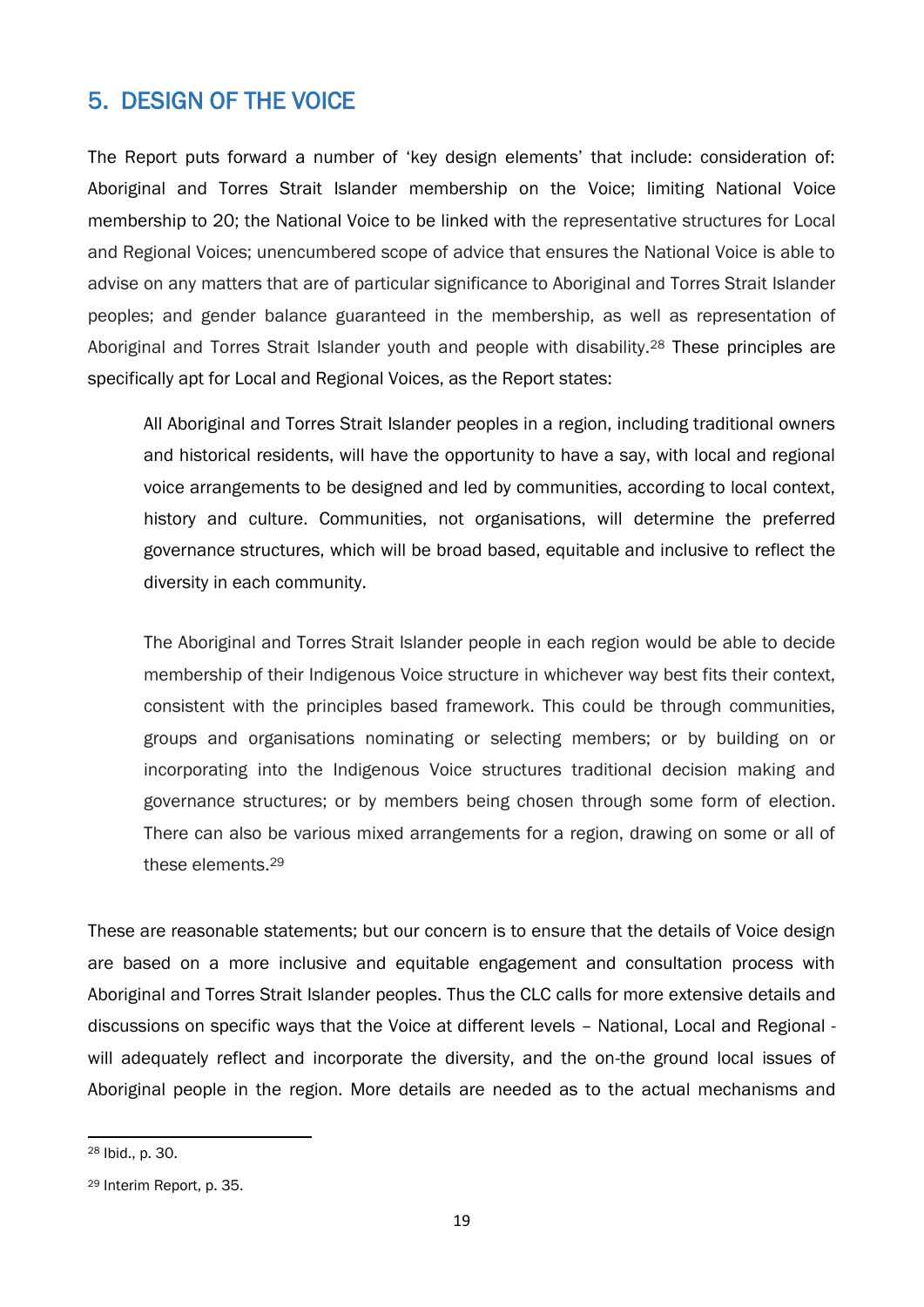processes for ensuring Voice membership (a) reflects this diversity and the range of issues and (b) harmonises with the CLC and with its role in the Aboriginal Peak Organisations Northern Territory coalition.

#### <span id="page-20-0"></span>5.1 Membership and Representation

The Report sets out options for membership of the National Voice and for the Local and Regional Voices. These options include details of elections of membership, eligibility and representation. Membership should also take into account factors such as roles and responsibilities of Traditional Owners and other community members, geography, demography, and gender. The Report states that a key consideration if the National Voice is to have legitimacy, is that its members are selected by Aboriginal and Torres Strait Islander people:

For a National Voice to have legitimacy, its members must be selected by Aboriginal and Torres Strait Islander peoples and as much as possible have a connection to the local community level. There are different styles and approaches to ensure legitimacy of Aboriginal and Torres Strait Islander peoples' representation. This can be through different mechanisms or their combination, such as an election, communities nominating or selecting members, or by drawing on or incorporating cultural leadership involved in traditional decision making and governance structures. There is no single method.<sup>30</sup>

The Report outlines 'core models' for membership. These offer various configurations for how the different Voices (National, Local and Regional) might interact and engage, and the ways in which these interactions might determine the selection of members. Legal expert Gabrielle Appleby has discussed the question of the representative authority that the Voice as an entity might have, with an elected or appointed membership. She writes 'There are strong arguments that the body's credibility and legitimacy will rest on it having democratic credentials, that is, being elected'. But there might also be advantages, she suggests, of a Voice being 'constituted by delegates from existing Indigenous organisations, or appointed by a panel of eminent Indigenous peers, or by a mixture of elected and appointed members'. <sup>31</sup> These, and many other aspects of representativeness, how members are selected, are among the details of Voice that will need to be mapped with existing local and regional Aboriginal and Torres Strait Islander organisations. These questions of membership, and selection of membership are of critical

**<sup>.</sup>** <sup>30</sup> Ibid., p. 33.

<sup>31</sup> Gabrielle Appleby, 'Constitutionalising an Indigenous voice in Australian law-making: some institutional design challenges', *Australian Indigenous Law Review*, Vol. 18, No. 2 (2014/2015), p. 102.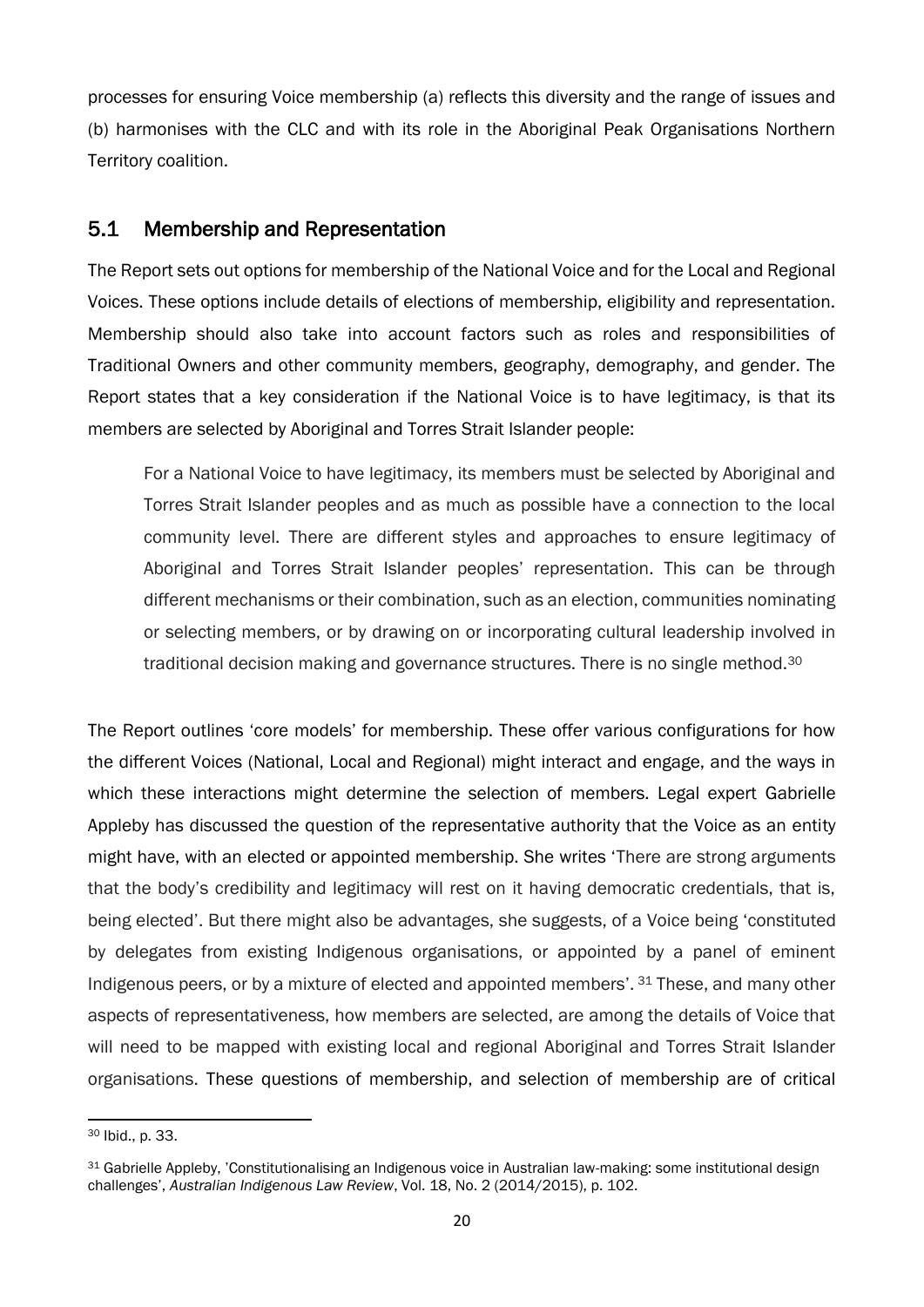concern for the CLC. Some key questions that arise from the Report's outlines of core models are:

- What role would the CLC have in selection of members for the Voice?
- How would the National, and the Local and Regional Voices and selection of members for these, interconnect with the CLC's roles and functions as a strong advocate and representative for Central Australian Aboriginal people?
- What would be the linkages and connections between members selected for the Voice, and members of the CLC?

There are very important issues here. For example, further development of the Voice must pay close attention to the specific local authority structures of Aboriginal people represented by the CLC, and how the Voice might impact on these structures and processes. Might there, for example, be risks of Voice membership undermining or diminishing the legitimacy and authority of our members, Traditional Owners and Elders? It is these questions and concerns that have led us to our recommendation that there be fully participatory, and resourced case studies carried out (including with the CLC), to develop detailed models for Local and Regional Voice.

As the Report states, Local and Regional Voices should reflect the diversity of Indigenous people, our language groups, geographical and place-based particularities, and the specifics of local level cultural and socio-political dynamics, as well as gender diversity, and the role of traditional owners and cultural leaders. As such, the CLC would wish to see a model for the Voice developed more fully, to demonstrate how its membership will incorporate, or reflect the very local, place, culture and language-based perspectives of our members, and of all the Aboriginal people we represent and advocate for. The CLC will wish to have a clear role in decisions that are made about the specific regions for Regional and Local Voices. This is also critical, to ensure that Voice regions and CLC regions, and associated membership, is mapped in a way that prevents duplication, and potential conflicts of interest. This will require a careful planning and balancing, so that there is effective representation of local peoples' issues, views and interests, while at the same time, also ensuring that national issues are voiced and heard.

Recommendation 6: A Case Study focused on the Central Land Council (CLC) be prepared as part of a Central Australian Local and Regional Voice. We ask that resources be made available to the CLC to assist in carrying out this Case Study. The benefits of a Case Study for Central Australia are that it will enable the provision of details on the roles and responsibilities of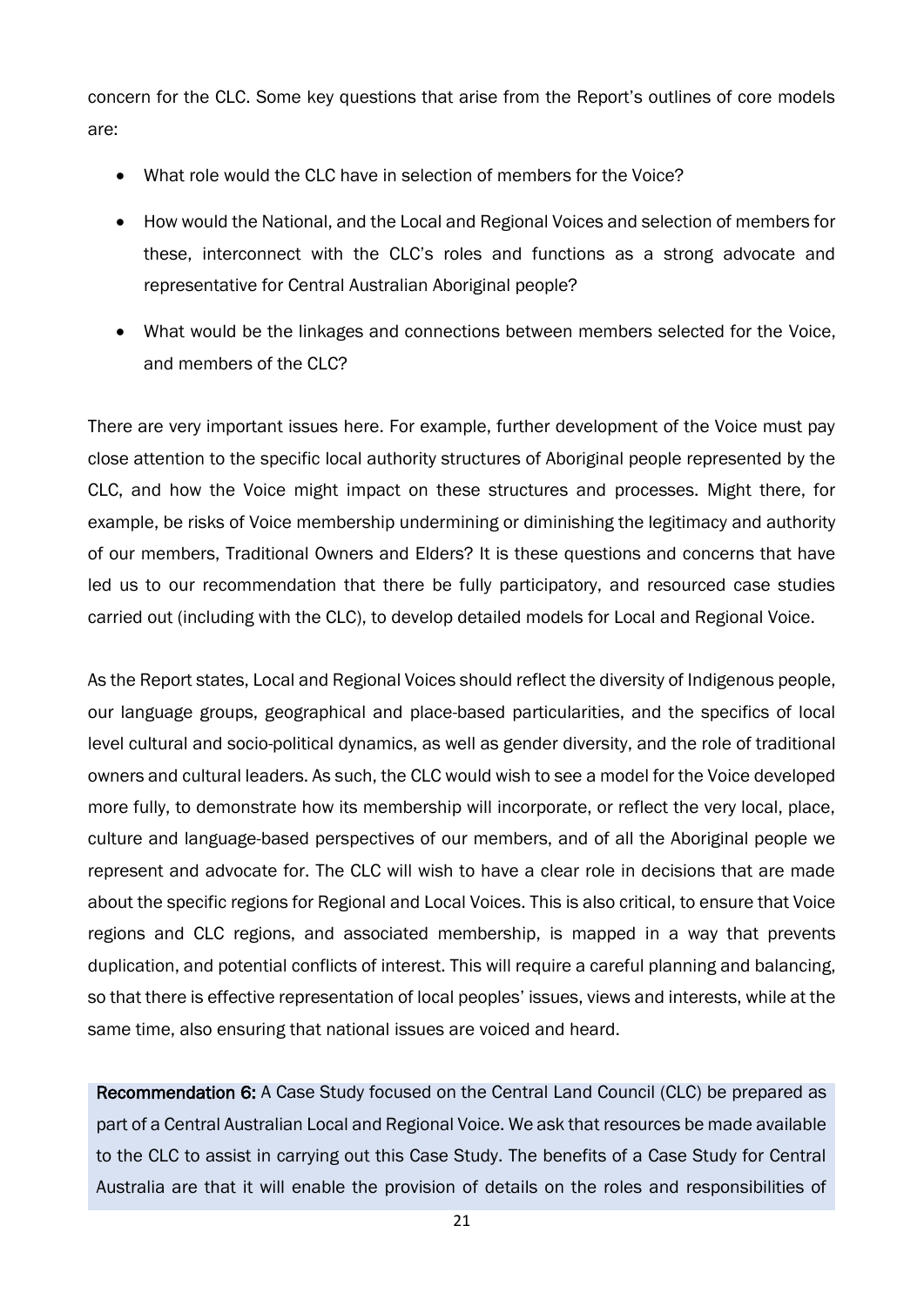Traditional Owners, Elders and communities in our region, and potential relationships with membership for a Local and Regional Voice.

- o This Case Study would enable us to develop a comprehensive, detailed model that is founded upon a specific geographic and cultural region detailing the actual interests, perspectives, and issues facing Aboriginal people in this region.
- $\circ$  It will examine ways to ensure that Local and Regional Voices in our region can be mapped with our own existing processes of representation, membership and decision-making, to ensure no duplication, conflicts of interest, or other potential detrimental impacts of an Indigenous Voice; and
- o It would develop detailed options for the ways that a Local and Regional Voice in Central Australia can engage with Parliament and provide advice, including especially with regard to land, heritage and sacred sites.

#### <span id="page-22-0"></span>5.2 Engagement with Government and Parliament

The CLC seeks greater clarity and details on how the Voice will have legitimacy and be effectively listened to and heard. This goes to the question of ways that the Voice will engage with Parliament (and Government). As it stands, there are very limited formal mechanisms and processes for direct engagement of the Voice with Parliament, beyond the establishment of parliamentary committees.<sup>32</sup> This is another critical reason for the need to enshrine the Voice in the Constitution. As Geoffrey Lindell argues, a constitutional relationship between the Voice and Parliament would provide stability and certainty. It would:

Provide constitutional backing and authority to protect the enactment and operation of legislation and standing orders that regulate the workings of the Parliament in order to ensure that the Voice is consulted in the making of laws which affect First Nations Peoples.<sup>33</sup>

The Report discusses mechanisms and options for 'consultation' and 'engagement' in a frame that lacks clarity and clear direction. The Report's discussion on consultation with the Voice in terms of 'obligation' and 'expectation' are fuzzy and do not indicate a firm commitment to

<sup>1</sup> 32 See Geoffrey Lindell, 'The relationship between Parliament and the Voice and the importance of enshrinement', *AusPubLaw*, 2 March 2021, https://auspublaw.org/2021/03/the-relationship-between-parliament-and-the-voiceand-the-importance-of-enshrinement/

<sup>33</sup> Lindell, op. cit.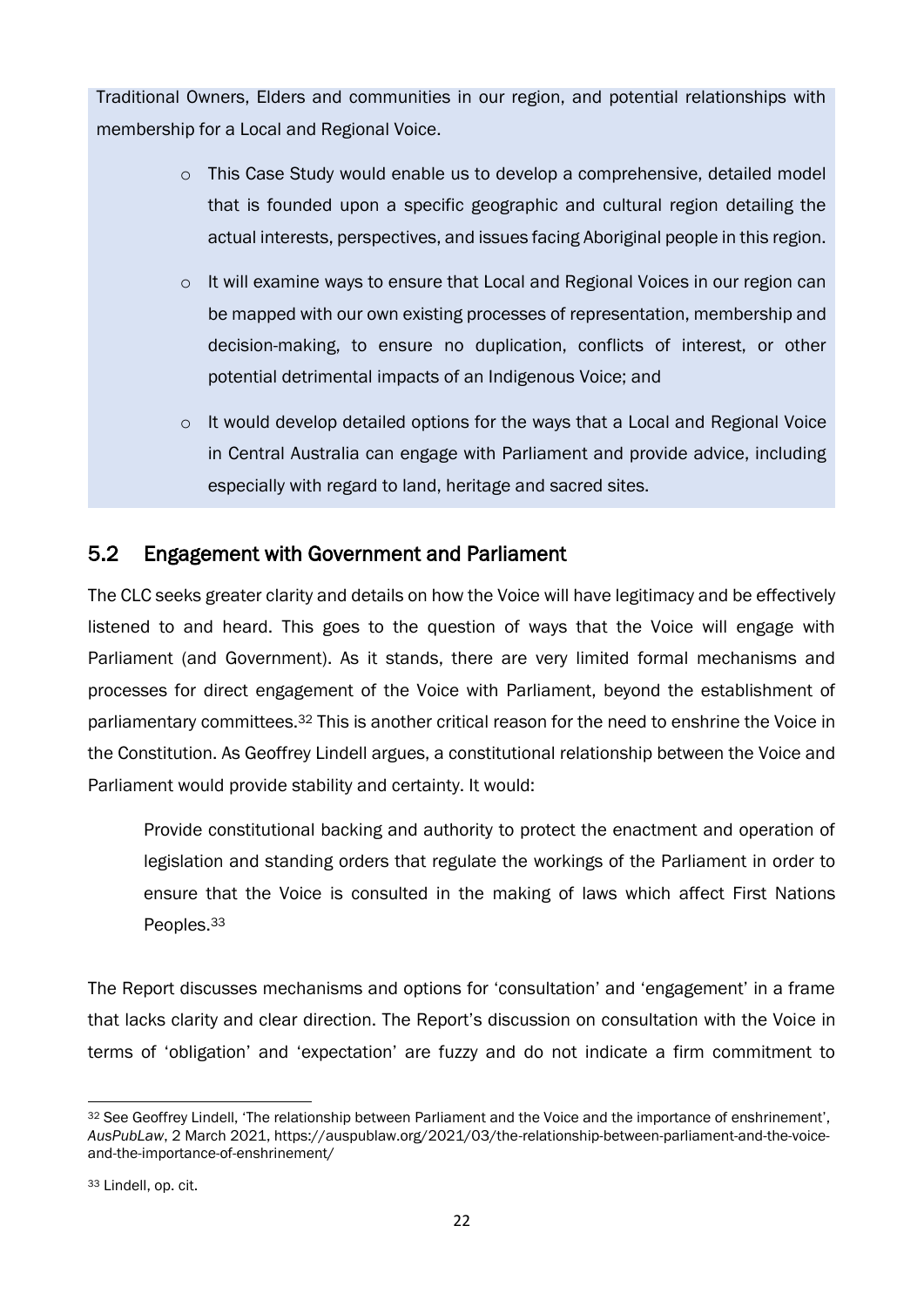embedding the right for Indigenous peoples to participate and to be listened to, and effectively heard. Further, as pointed out by Lindell, an 'obligation to consult', and an 'expectation to consult', are not matters that require constitutional enshrinement but, rather, 'would be the result of the enactment of ordinary legislation or perhaps a change in the standing orders of both Houses [of Parliament]'.<sup>34</sup> With only a legislative, rather than a constitutional basis for the Voice, its authority would likely be weak and precarious.

The inadequate discussion of detailed and transparent consultation mechanisms and processes in the Report is also compounded by the repeated blurring between a 'Voice to Government', and a 'Voice to Parliament'. The Report's proposed engagement with the Australian Government as well as with Parliament weakens any real authority and independence that the Voice might have, if its advice and views are channelled through Government. The Government is likely to act as gatekeeper and mediator on issues presented by the Voice, which would profoundly diminish the strength and self-determined authority of any Indigenous Voice. As Tim Rowse has pointed out, when a Voice was first suggested by Noel Pearson in 2014, 'it was imagined that parliament would be obliged to take notice of it: to refer issues to it for advice and to respond to any advice that the Voice sent back or offered unilaterally'.<sup>35</sup>

The CLC seeks greater clarity on the nature of the engagement and consultation. 'Consultation' can be regarded as a passive, and sometimes cursory activity, with those doing the consulting paying lip service to the activity. It is important that there be greater detail as to what is meant by consultation, how will this be done, and on what range of matters. The Report is somewhat blurred in regards to questions of whether the ability to impact on law making will be in the scope of subject matter for engagement, consultation and advice.

Recommendation 7: The final design of the National, and Regional and Local Voice structures should be determined through a negotiated and shared decision-making process between the Commonwealth government and Aboriginal and Torres Strait Islander representatives, chosen by our own peoples for this purpose. The CLC also recommends that a complete draft proposed model for the national and regional / local Voice structures is prepared.

**<sup>.</sup>** <sup>34</sup> Lindell, op. cit.

<sup>35</sup> Tim Rowse, 'Is the Voice already being muted?', *Inside Story*, 1 February 2021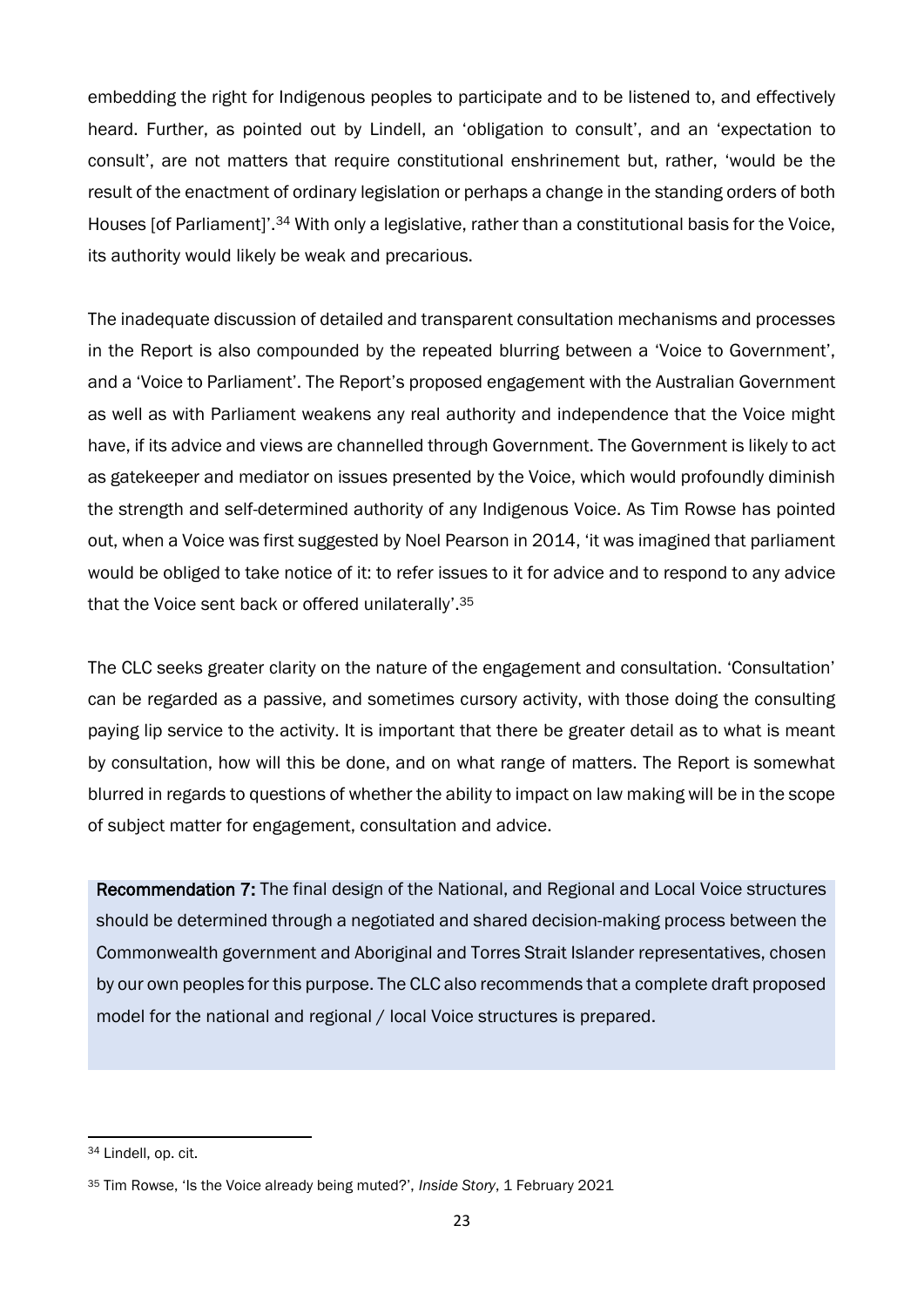Recommendation 8: The Commonwealth government and Aboriginal and Torres Strait Islander representatives, chosen by our own peoples for this purpose, should negotiate and agree the process steps for implementing the agreed Voice model(s), including its legislative basis and its protection through constitutional enshrinement before it is implemented, and legislation enacted.

## <span id="page-24-0"></span>5.3 Transparency and Accountability

The Report outlines aspects of transparency and accountability mechanisms for the Voice. It offers suggestions as to when, and how the Voice would provide advice to Government and Parliament, and the ways in which this process might be scrutinised. The Report states that 'a failure to consult and engage the National Voice would not be capable of being challenged in a court – and would not affect the validity of the relevant law or policy. The National Voice could not, for example, veto a proposed law.'<sup>36</sup> Advice sought from the Voice could be monitored by mechanisms that include:

- Issues referred to the National Voice for advice must be tabled
- Parliamentary committees could be established to examine engagement and advice provided or sought by the National Voice
- Parliamentary Bills may include statements relating to consultations with the National Voice

The CLC is concerned that these mechanisms to oversight and monitor the consultations with the Voice do not go far enough, and are not ones that require constitutional enshrinement. If the National and Local and Regional Voices are to be enabled to effectively provide advice and input into the political processes of the nation, then it is essential to ensure that the Voice is properly established constitutionally as the legitimate source of authority and wisdom from First Peoples. In this context, the CLC would seek more details as to what mechanisms and processes Parliament would introduce that can guarantee that the role of the Voice is heard, listened to, and respected. The transparency and accountability provisions outlined in the Report do not go far enough, especially if any advice from Indigenous people is mediated through the Government of the day.

**<sup>.</sup>** <sup>36</sup> Interim Report, p. 51.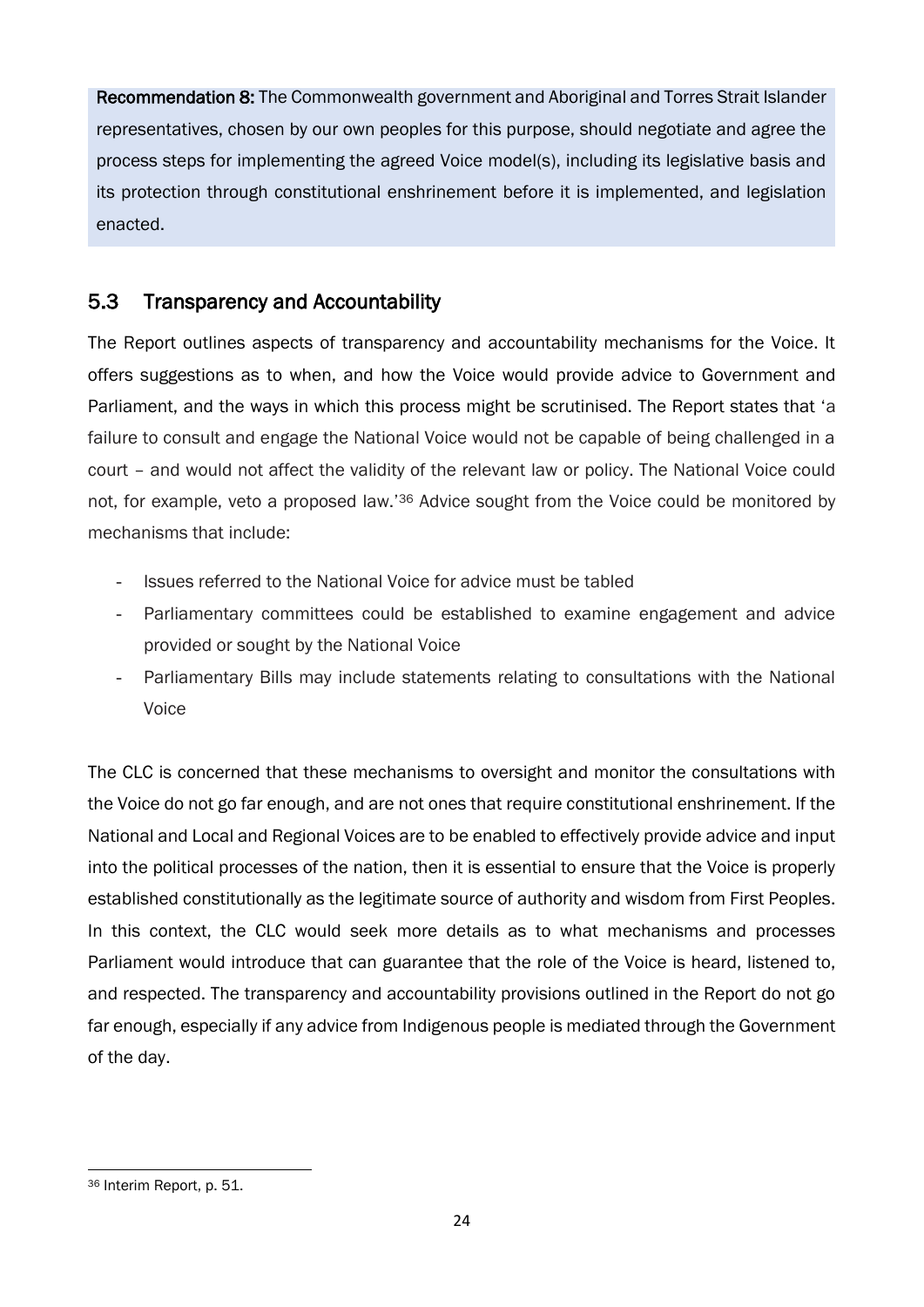## <span id="page-25-0"></span>5.4 Relationship between Local, Regional and National Voice

The Report states that it is critical that the different Voices are linked. The interconnections between these are essential to ensure an effective model and process. The Report suggests that the key to this would be a 'two-way formal advice link'. The intersections would ensure that 'the National Voice seek perspectives from each Local and Regional Voice on systemic issues related to national policies and programs and community input on matters of national importance'.<sup>37</sup> The Report elaborates on these linkages between Voices, and between Voice and existing Indigenous organisations:

The ability for the National Voice to engage and intersect with existing bodies and organisations when developing advice to the Parliament and Australian Government is considered crucial.

… Local and Regional Voices would bring together views from a broad range of stakeholders, including existing bodies, organisations and individuals within their regions. The participation of state, territory and local governments in Local and Regional Voices is also considered crucial, as is building on existing arrangements for shared and local decision making supported by various levels of government.<sup>38</sup>

The National Co-design Group stated a National Voice must be grounded in community and place. A strong link to the Local and Regional Voices will be critical to achieve this.<sup>39</sup>

These matters of intersections between Voices, and between Voices and other Indigenous organisations are discussed at various places elsewhere in our submission. The key point from the CLC perspective is to ensure that there is not an unnecessary and unwieldy development of layers of bureaucracy and unproductive forms of governance.

The CLC is positioned as a very significant entity in a complex web or network of organisations in the Northern Territory, with the overall goal to ensure effective representation of Aboriginal people across the entire range of issues. To effectively design and implement a National Voice and Local and Regional Voices will require very careful planning, and attention to what already exists in regard to the intersections between new entities and current Aboriginal and Torres Strait

<sup>1</sup> <sup>37</sup> Interim Report, p. 9.

<sup>38</sup> Interim Report, p. 9.

<sup>39</sup> Interim Report, p. 48.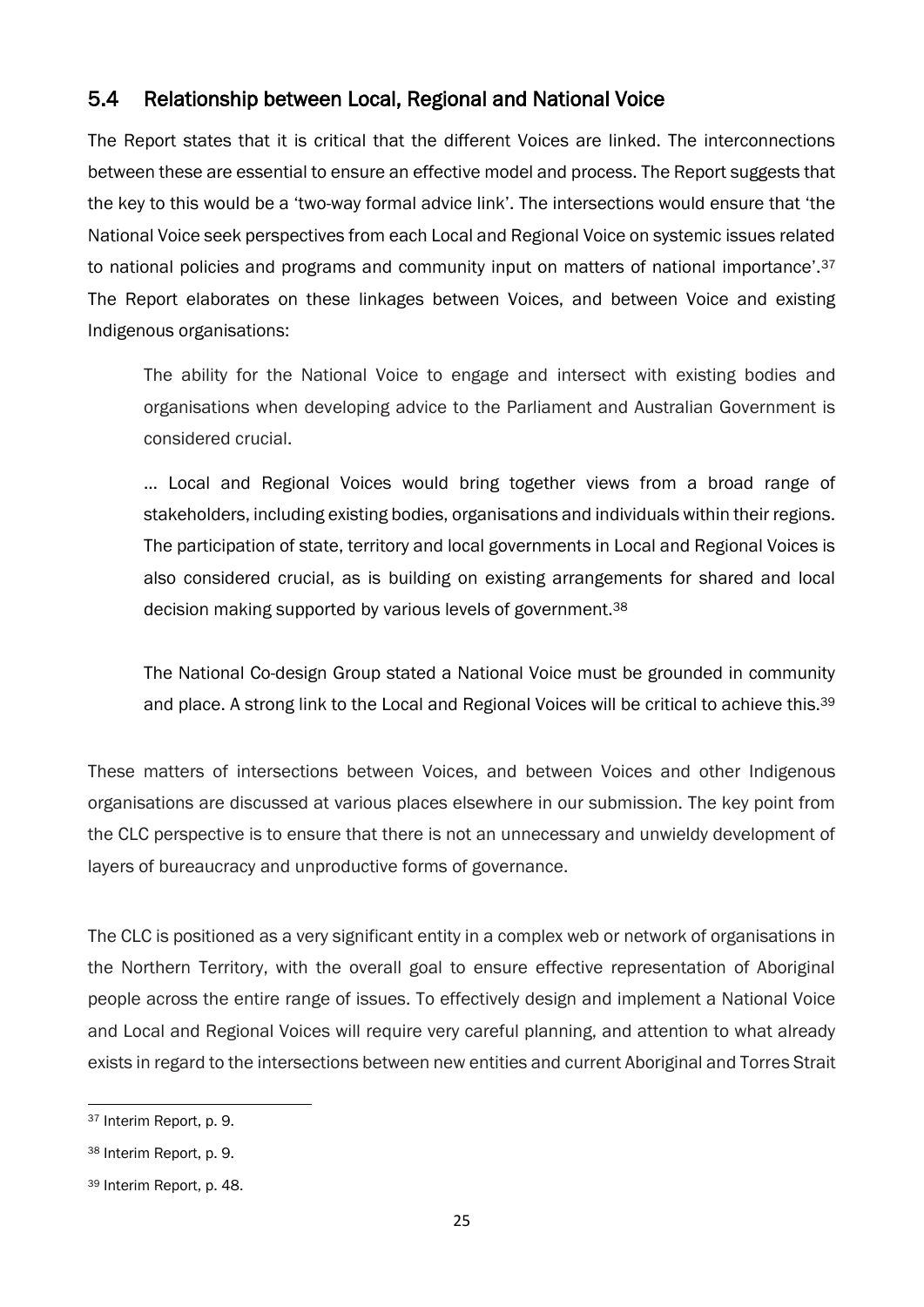Islander organisations. It is in this context that we would argue for more detailed and nuanced approach to the dynamics of intersections between and among the National, Local and Regional Voices. To contextualise this point, we turn now to the important matter of governance, and particularly Indigenous governance.

#### <span id="page-26-0"></span>5.5 Governance

#### <span id="page-26-1"></span>5.5.1 The Interim Report and the Question of Governance

A crucial element of governance is to determine the corporate structure and form that the Voice might have. The Report canvases options for this. It could be a Commonwealth body, established in legislation. If it is a Commonwealth body, the Report claims the

… legislation would include strong provisions for independence, similar to existing bodies like the Torres Strait Regional Authority and the Australian Institute of Aboriginal and Torres Strait Islander Studies.' It states that 'The legislation would prohibit Ministerial direction regarding the performance of its functions or determination of membership. Ministerial powers would be limited to resourcing matters.<sup>40</sup>

Alternatively, the Voice might be established as a private body corporate with statutory functions. This could be established for example under the *Corporations Act 2001* or the *Corporations (Aboriginal and Torres Strait Islander) Act 2006*. The Report states that 'If pursuing this option, the body would be 'recognised' under special legislation as the National Voice, giving the body a statutory function to give advice. This would be similar to the arrangements used for the First Peoples' Assembly of Victoria.'<sup>41</sup>

On the matter of how the Voice's advice would be sought, and articulated to Parliament, the CLC would again, express a deep concern at the apparent lack of clarity in the Report between advice to Government and advice to Parliament. There is also some blurring and lack of sufficient detail regarding the ways in which the provision of advice can be transparent and accountable. Rowse (1 February 2021), among others, has raised questions on these aspects of the Report, including the apparent ambiguities in the Report's mention of 'tabling' the advice from the Voice. The CLC seeks greater clarity on these questions of governance, and a stronger commitment to a Voice to Parliament, not to Government.

**<sup>.</sup>** <sup>40</sup> Interim Report, p. 58.

<sup>41</sup> Ibid.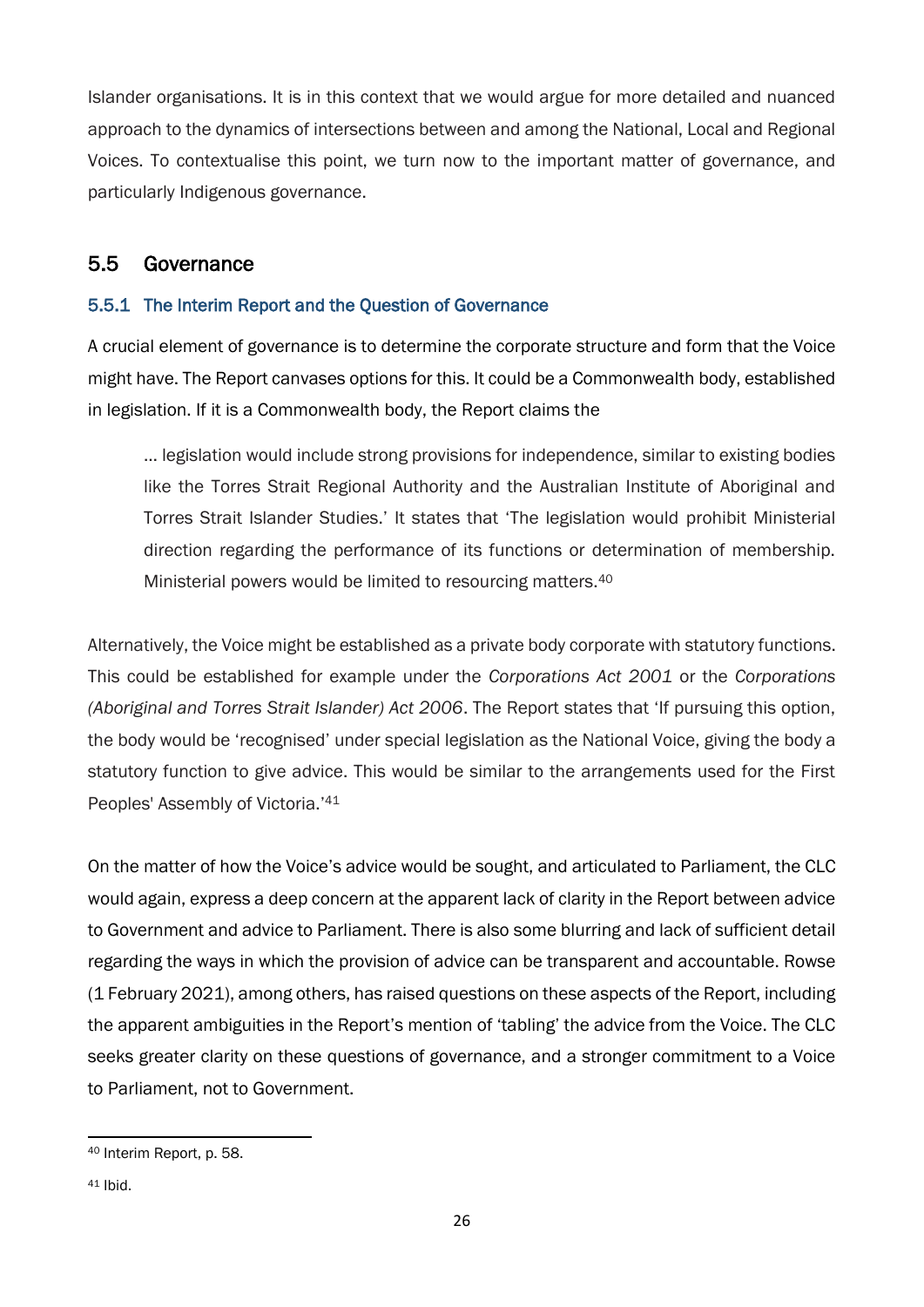Other matters in regard to governance that are of importance for the CLC include:

#### Independence from Government

To what extent, if any, would a Voice be able to be established as a properly selfdetermined Indigenous entity that is independent from government?

#### Permanent structure

How can there be a commitment that the Voice is established as a permanent entity, without risk (as have been the experiences historically) of being wound up? Certainly, this is the reason for the Uluru Statement calling for the Voice to be enshrined in the Constitution.

#### Funding

Related to the above, if the Voice as an entity is funded by Government, how would this impact on its capacity for independence? Would there be guaranteed permanent funding, and if so, what funding model would be used, and what funding arrangements would be considered? As has been pointed out, organisations can be vulnerable if exposed to precarious funding, with ties to the whims and electoral cycles of the government of the day, and 'responsible' ministers, and threats of budget cuts, and so on.<sup>42</sup>

#### <span id="page-27-0"></span>5.5.2 Governance – A Brief Overview

In general terms, governance may be defined as:

…the *processes, structures and institutions* (formal and informal) through which a group, community or society makes decisions, distributes and exercises authority and power, determines strategic goals, organises corporate, group and individual behaviour, develops rules and assigns responsibility (Dodson and Smith, 2004: 1, italics in original).<sup>43</sup>

This general idea about governance for sustainable development offered above also finds resonance with some of the ways that governance is being explored in other contexts and forums, including in the global domain. For example, in 2012 the United Nations General Assembly

<sup>1</sup> <sup>42</sup> Gabrielle Appleby, 'Constitutionalising', op. cit., pp. 104-105.

<sup>43</sup> Mick Dodson & Diane Smith, *Governance for Sustainable Development: Strategic Issues and Principles for Indigenous Australian Communities*. Canberra, ACT: Centre for Aboriginal Economic Policy Research (CAEPR), Discussion Paper 250/2003: the Australian National University, 2004. Italics in original.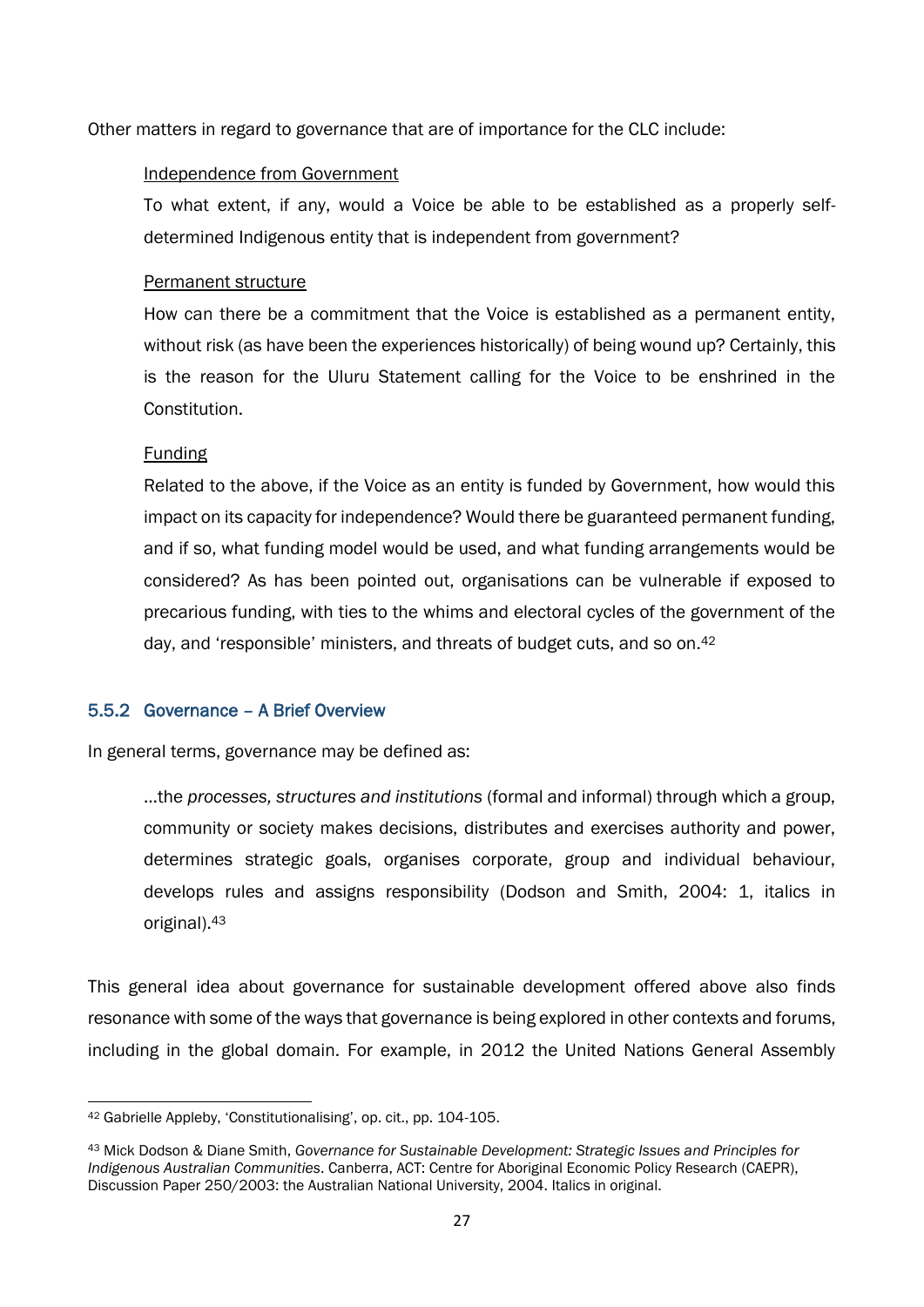issued Resolution 66/288 ('The future we want', UNGA, 2012: 2, para 10). It states in regard to governance that:

We acknowledge that democracy, good governance and the rule of law, at the national and international levels, as well as an enabling environment, are essential for sustainable development, including sustained and inclusive economic growth, social development, environmental protection and the eradication of poverty and hunger. We reaffirm that, to achieve our sustainable development goals, we need institutions at all levels that are effective, transparent, accountable and democratic.<sup>44</sup>

What then, constitutes 'good governance'? In 2014 the United Nations Development Program (UNDP), in a Discussion Paper *Governance for Sustainable Development,* suggests that 'to ascertain whether governance is "good", actors look at the *mechanisms* that promote it, the *processes* used, and the *outcomes* achieved'.45. Among the elements, or principles that comprise 'good governance' in this report, are 'accountability', 'openness and transparency', 'justice and the rule of law', and 'participation in decision-making'.46.

Elements for Indigenous governance might be informed, or guided by these kinds of general principles, and also incorporate elements that pertain more specifically to Indigenous peoples and communities. One of the key aspects in this regard is to ensure a good understanding of, and respect for, relationships (such as clan, language group, extended kinship, and so on), networks, alliances, and cooperative arrangements that are central to Indigenous societies and livelihoods. Taking these factors into consideration, a toolkit produced by the Australian Indigenous Governance Institute (AIGI) defines Indigenous governance as 'a networked form of governance. It is based on thick pathways and layers of relationships and connections between people, places and things, past, present and future' (Australian Indigenous Governance Institute. <sup>47</sup> The AIGI site outlines some of the key features that models of 'networked governance' need to have to be effective. These include 'clearly identified and agreed layers of shared power and authority, decision-making processes, roles and responsibilities [and] mutual accountability'.<sup>48</sup>

**<sup>.</sup>** <sup>44</sup> United Nations General Assembly resolution 66/288, 'The future we want', UNGA, 2012: 2, para 10.

<sup>45</sup> UNDP, 2014, Italics in original.

<sup>46</sup> UNDP, 2014.

<sup>47</sup>Indigenous Governance Toolkit <http://toolkit.aigi.com.au>.

<sup>48</sup>Indigenous Governance Toolkit, *Indigenous governance and culture,*<http://toolkit.aigi.com.au/toolkit/2-1 indigenous-governance- and-culture>.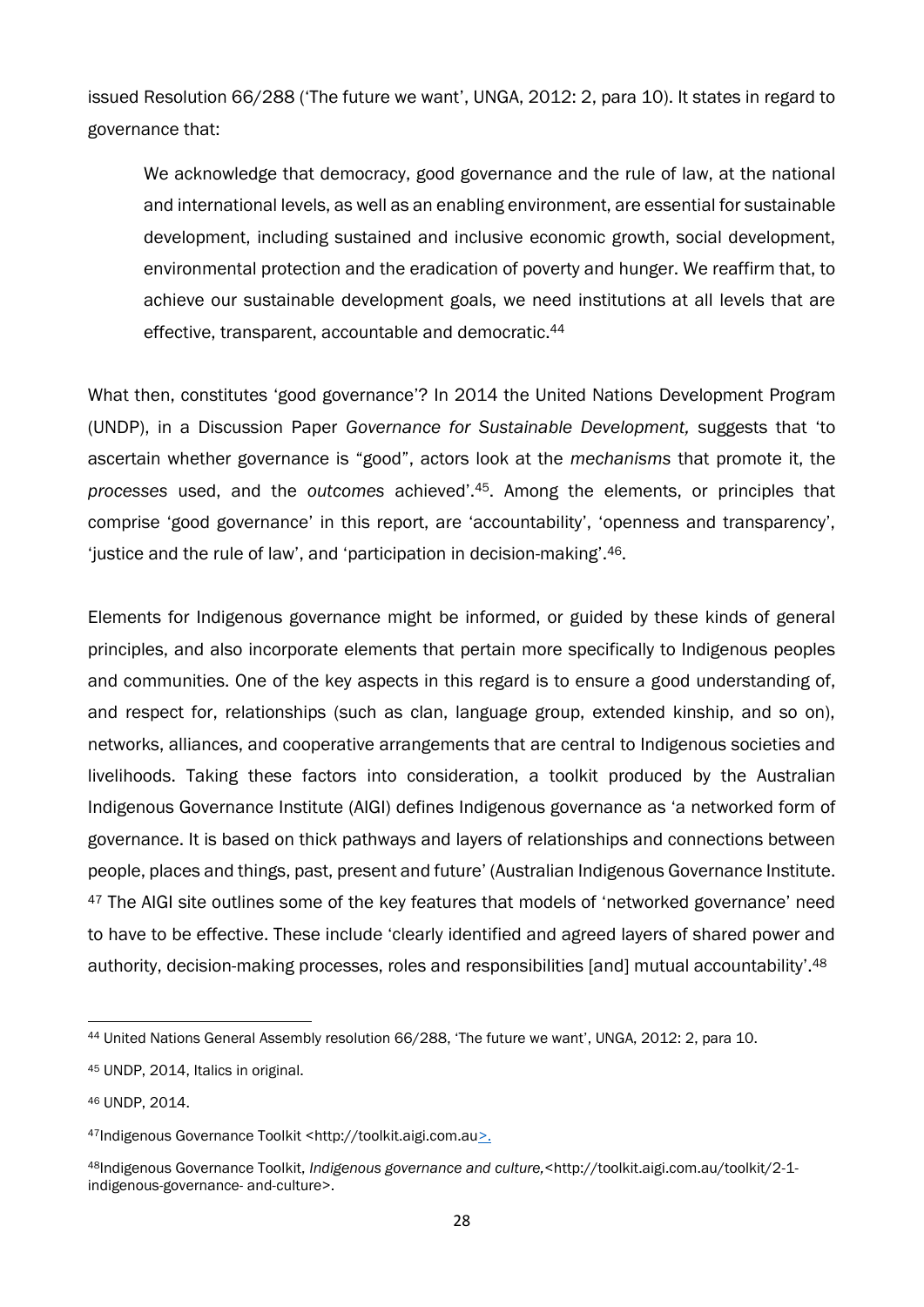Another perspective on Indigenous governance is offered by research from the Indigenous Community Governance Project, carried out by the Centre for Aboriginal Economic Policy Research at the Australian National University. That research suggested that Indigenous principles of governance might include 'nodal networks and gendered realms of leadership', as well as 'cultural geographies of governance'; and 'an emphasis on internal relationships and shared connections as the foundation for determining the "self" in self-governance, group membership and representation'..49

#### <span id="page-29-0"></span>5.5.3 Indigenous Governance

**.** 

Engagement between Aboriginal community and governments is a complex sphere of activity that has been the subject of much study in the social and political sciences. Tim Rowse, for example, has written about what he refers to as the 'Aboriginal domain'.<sup>50</sup> This is the space in which local Aboriginal community socio-political and cultural processes take place, with the performance and enactment of complex relations and obligations of clan, family, and ceremony. This Aboriginal domain must be properly understood and respected if effective engagement is to be fully established. Within the Aboriginal domain, multiple and ongoing processes of negotiation and interaction take place, processes that some observers have sought to understand in a frame referred to as an intercultural field of relations.<sup>51</sup> This is broadly understood as the relationships and networks that are developed and maintained in the sphere of engagement between Indigenous, and non-Indigenous actors. This intercultural frame is in some ways, more critical in understanding governance, than a sole focus on the 'Aboriginal domain'. Holcombe explains it thus:

… to map the socio-political networks that impinge on and intersect with introduced governance structures, … delineating culturally distinct structures is no longer relevant…

<sup>49</sup> Hunt, J., Smith, D., Garling, S., and Sanders, W.*Contested Governance: Culture, Power and Institutions in Indigenous Australia*. Canberra: ANU Press, 2008.

<sup>50</sup> Tim Rowse, *Remote Possibilities: The Aboriginal Domain and the Administrative Imagination*, Darwin: North Australia Research Unit, ANU, 1995.

<sup>51</sup> For discussion on the intercultural field of relations, see for example Sarah Holcombe, *Socio-Political Perspectives on Localism and Regionalism in the Pintupi Luritja Region of Central Australia: Implications for Service Delivery and Governance*, Working Paper No. 25/2004, Canberra, Centre for Aboriginal Economic Policy Research, Australian National University, June 2004; also Mark Moran, 'The intercultural practice of local governance in an Aboriginal settlement in Australia', *Human Organization*, vol. 69, no. 1, 2010, pp. 65-74.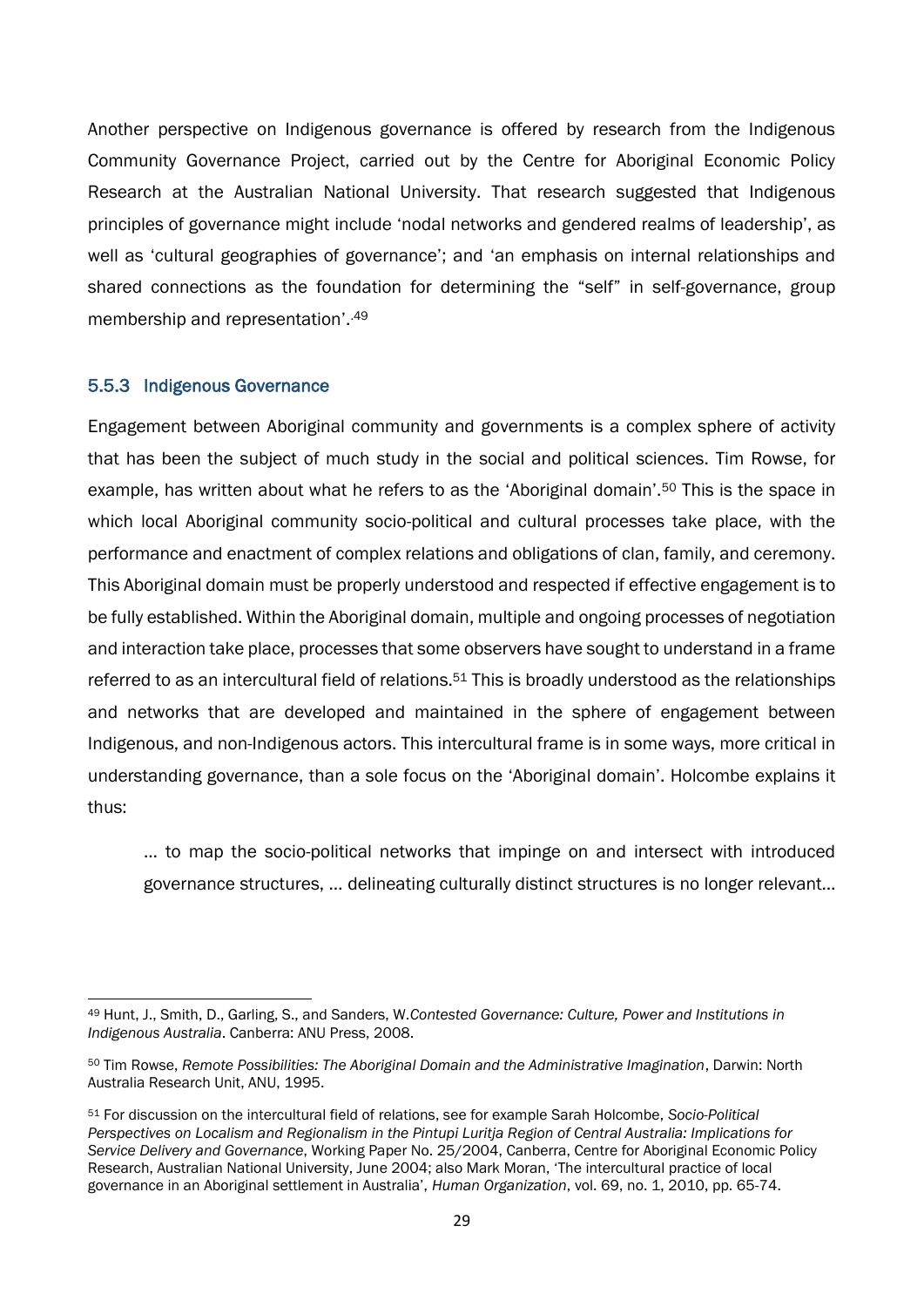Analysis should revolve instead around the 'intercultural', the shifting ground of Indigenous and non-Indigenous engagement as a result of the intercultural encounter. <sup>52</sup>

Another anthropologist, David Martin also wants analysis of Indigenous governance to focus on the space of the 'intercultural', through what he terms 'strategic engagement', which:

… refers to the processes through which indigenous individuals, groups and communities are able to interact with, contribute to, draw from—and of course potentially reject—the formal and informal institutions of the dominant Australian society in a considered and informed manner that provides them with real choices as to where to go, and how to get there. It refers to a process, not an outcome.<sup>53</sup>

These concepts must be borne in mind insofar as they can inform a deeper understanding of relationships between an entity such as the Indigenous Voice, and existing Indigenous organisations.

**.** 

<sup>52</sup> Sarah Holcombe, *Socio-Political Relations*, op. cit.,p. 2.

<sup>53</sup> David Martin, *Rethinking the Design of Indigenous Organisations: The Need for Strategic Engagement*, CAEPR Discussion Paper 248/2003, p. iv.